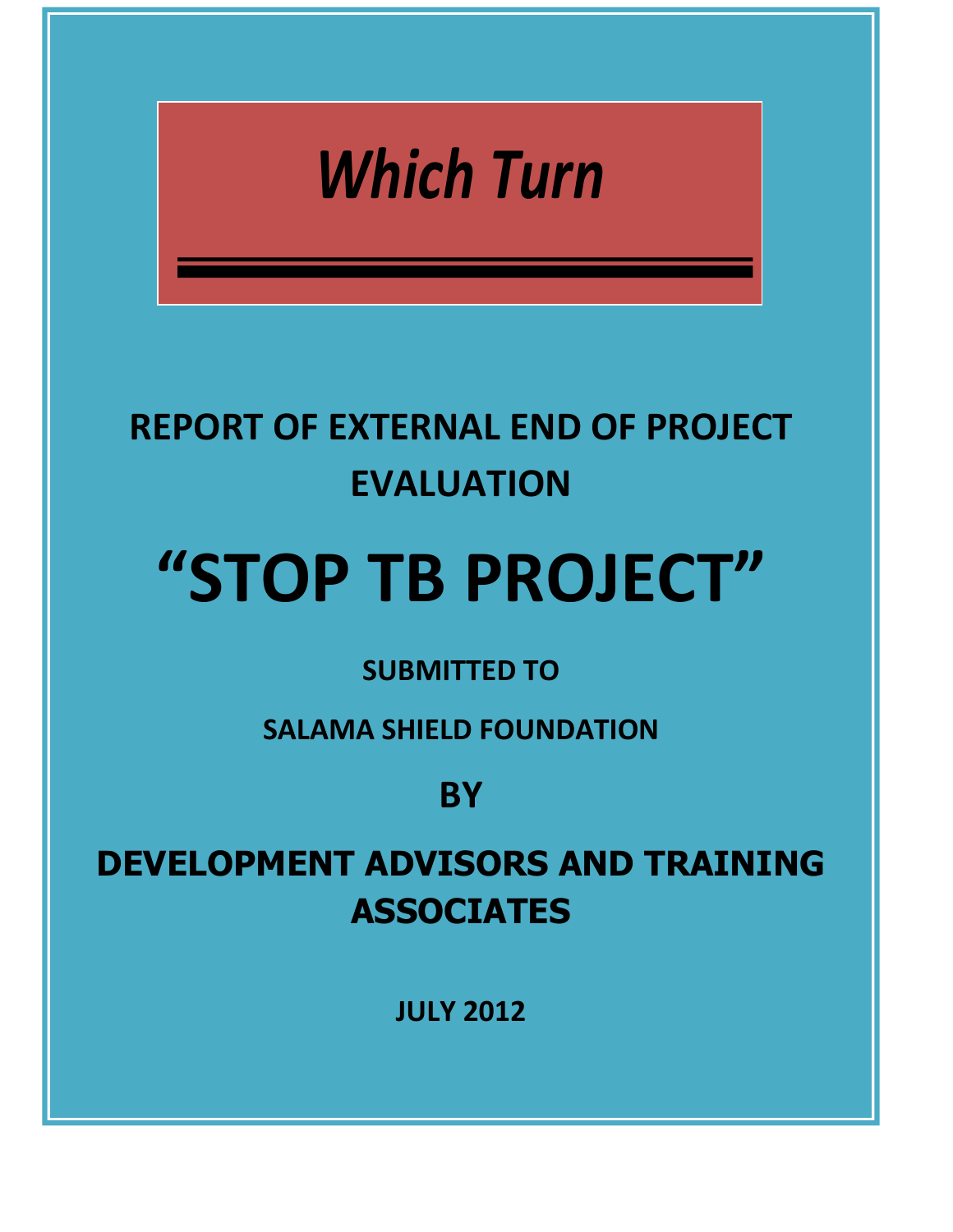## <span id="page-1-0"></span>**LIST OF ABBREVIATIONS**

| <b>AIDS</b>   |              | Acquired Immune Deficiency Syndrome         |
|---------------|--------------|---------------------------------------------|
| <b>CBDOTS</b> | ÷            | Community Based Directly Observed Treatment |
| <b>DHO</b>    | ÷            | District Health Officer                     |
| <b>DOTS</b>   | ÷            | Directly Observed Treatments                |
| <b>FGD</b>    | t.           | <b>Focus Group Discussion</b>               |
| <b>HIV</b>    | ÷            | Human Immune Virus                          |
| HC            | t in         | <b>Health Centre</b>                        |
| <b>MDD</b>    | ÷            | Music Dance and Drama                       |
| TB.           | $\mathbf{1}$ | Tuberculosis                                |
| <b>PLWHA</b>  | ÷.           | People Living with HIV/AIDS                 |
| <b>SSF</b>    |              | Salama Shield Foundation                    |
| <b>VHT</b>    | t,           | Village Health Team                         |
| <b>MDD</b>    |              | Music, Dance and Drama                      |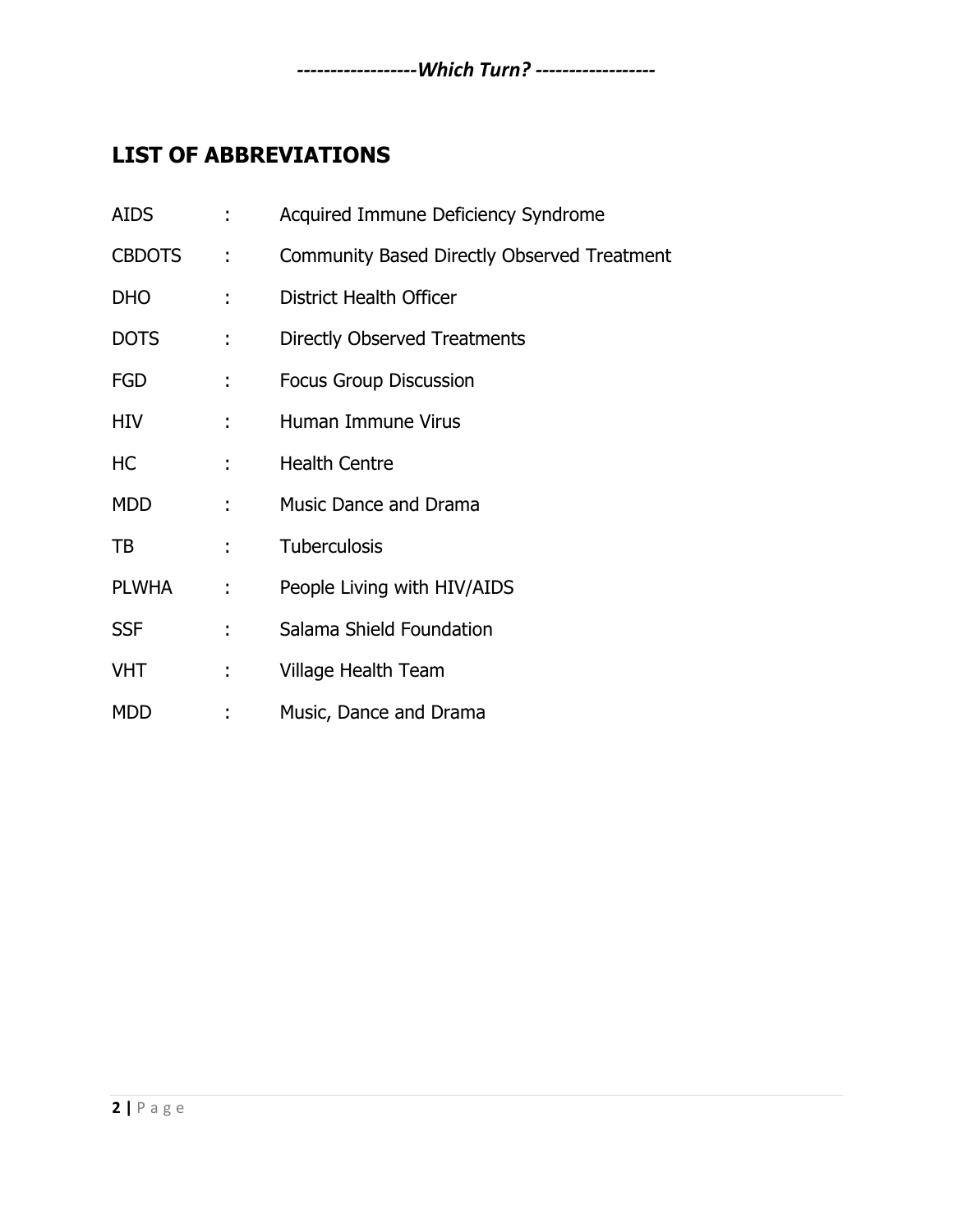## <span id="page-2-0"></span>**TABLE OF CONTENTS**

| 1.1      |  |  |
|----------|--|--|
|          |  |  |
| 2.1      |  |  |
| 2.2      |  |  |
| 2.3      |  |  |
|          |  |  |
| 3.1      |  |  |
| 3.1.1    |  |  |
| 3.1.2    |  |  |
| 3.1.3    |  |  |
| 3.1.4    |  |  |
|          |  |  |
| 3.1.5    |  |  |
|          |  |  |
| 4.1      |  |  |
| 4.2      |  |  |
| 4.2.1    |  |  |
| 4.2.2    |  |  |
| 4.2.3    |  |  |
| 4.2.4    |  |  |
| 4.2.5    |  |  |
| Annexes. |  |  |
|          |  |  |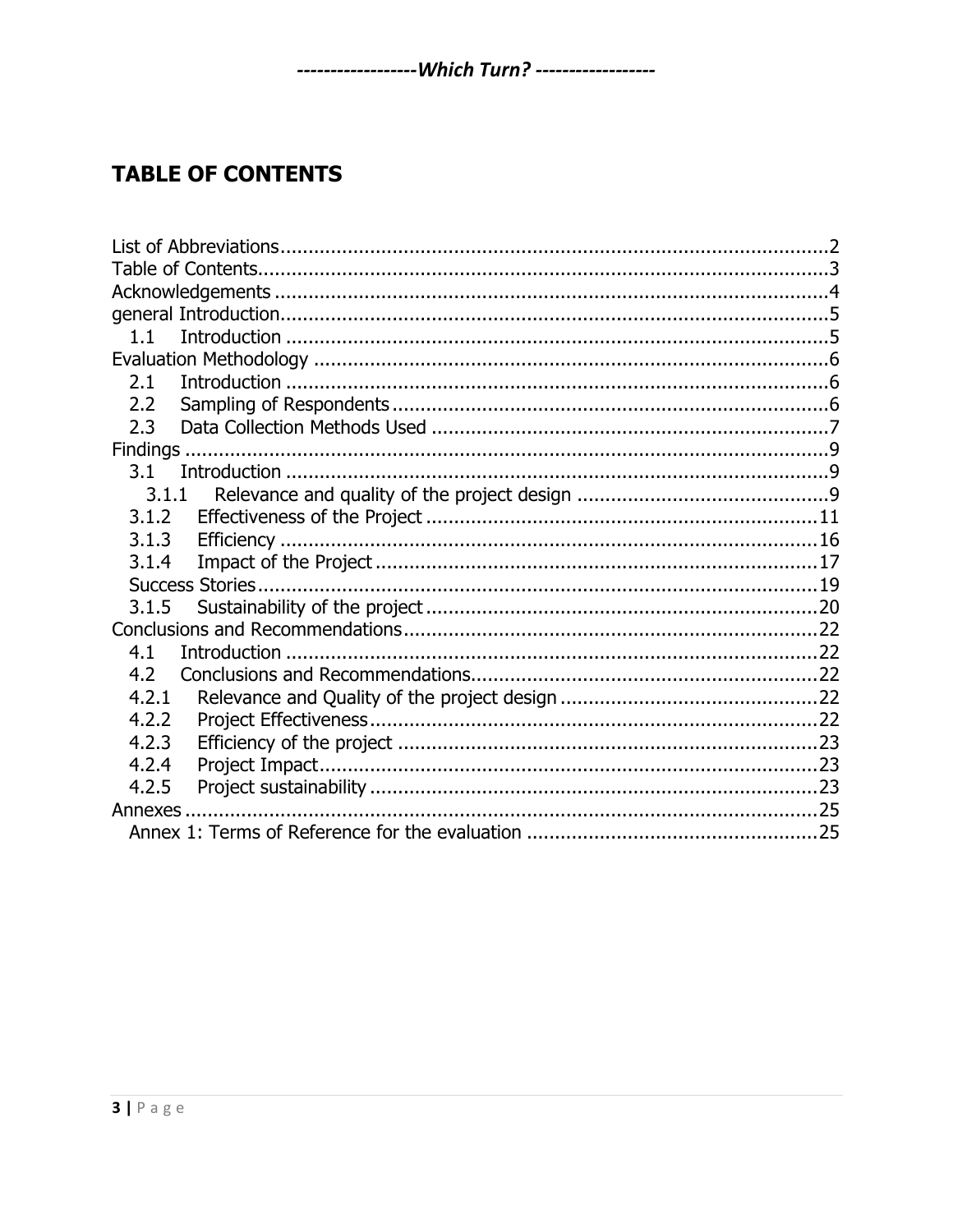## <span id="page-3-0"></span>**ACKNOWLEDGEMENTS**

On behalf of the evaluation team, I would like to thank all individuals who have supported this evaluation process. We commend the cooperation accorded by staff of SSF at the Head Office in Kampala and the Field Office in Lyantonde.

In a special way, we acknowledge the information provided to the evaluation team by staff of Lyantonde district, Lyantonde hospital, Kaliiro Health Centre III, and Lyantonde Muslim Supreme Health Centre. We cannot forget the men and women in Kaliiro sub county, Lyantonde town council and Lyantonde Sub County who offered vital information that has informed this report.

I thank my team members, Frederick Okwi and Noah Kalengo for their technical input throughout the evaluation process.

We appreciate the trust SSF had in us and hope that this is just the beginning of a long term relationship.

**……………………………… Simon Enamu Lead Consultant**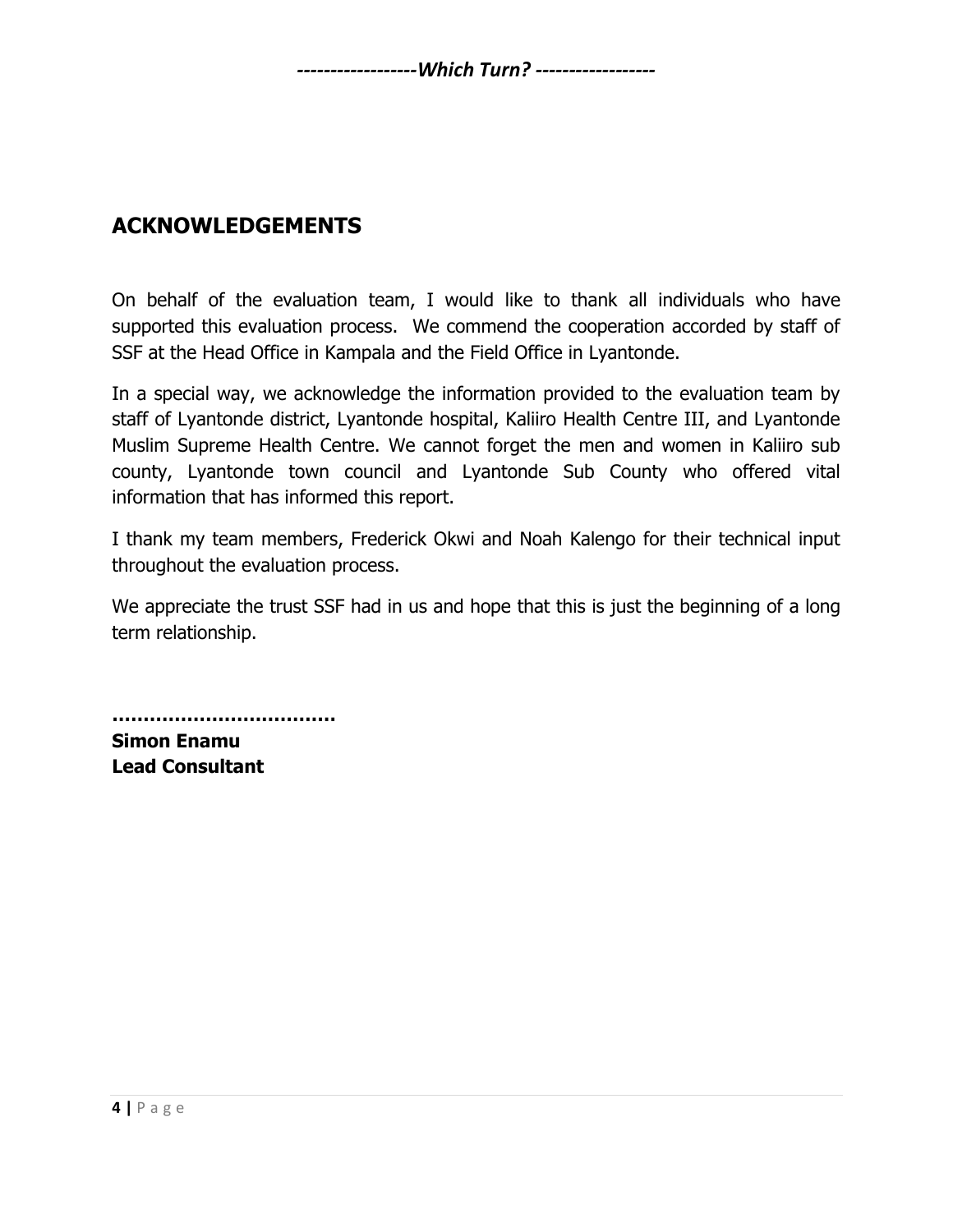## <span id="page-4-0"></span>**GENERAL INTRODUCTION**

## <span id="page-4-1"></span>**1.1 Introduction**

The Salama SHIELD Foundation (SSF) is a non-profit non-governmental organization committed to supporting health solutions to critical health issues. SFF applied for and was granted a US\$ 20,000 grant from the World Health Organization through the Challenge Facility for Civil Society of the Stop TB Partnership. The grant was used to implement and support a Community Based Directly Observed Therapy Short-course Strategy, in particular case referrals to the health system in 111 villages in three (3) Sub-counties of Lyantonde Town Council, Lyantonde and Kaliiro Sub-counties in collaboration with Lyantonde Hospital.

The project had three objectives namely:

- 1. To raise awareness of TB and HIV co-infection and availability of TB treatment among PLWHA through targeted community sensitization meetings at the village level to ensure timely TB diagnosis and treatment in PLWHA;
- 2. To build the capacity of 111 selected community based volunteers from 111 villages to ensure increased case detection and treatment success rates; and
- 3. To build the capacity of leaders at the district level through training workshops to improve TB/HIV coordination, management and leadership among community leaders, health workers, health focused NGOs and faith based leaders.

#### **2.2 Objective of this evaluation**

The main objective of the evaluation was to get an independent assessment on the relevance, effectiveness, efficiency and sustainability of the project and how the project impacted on the community in Lyantonde district. The evaluation was also aimed at assessing the extent to which the assistance provided by the project contributed to overall performance in delivery of health services in Lyantonde district and identifying the remaining gaps/weaknesses in delivery of TB services in Lyantonde to inform implementation of new programmes.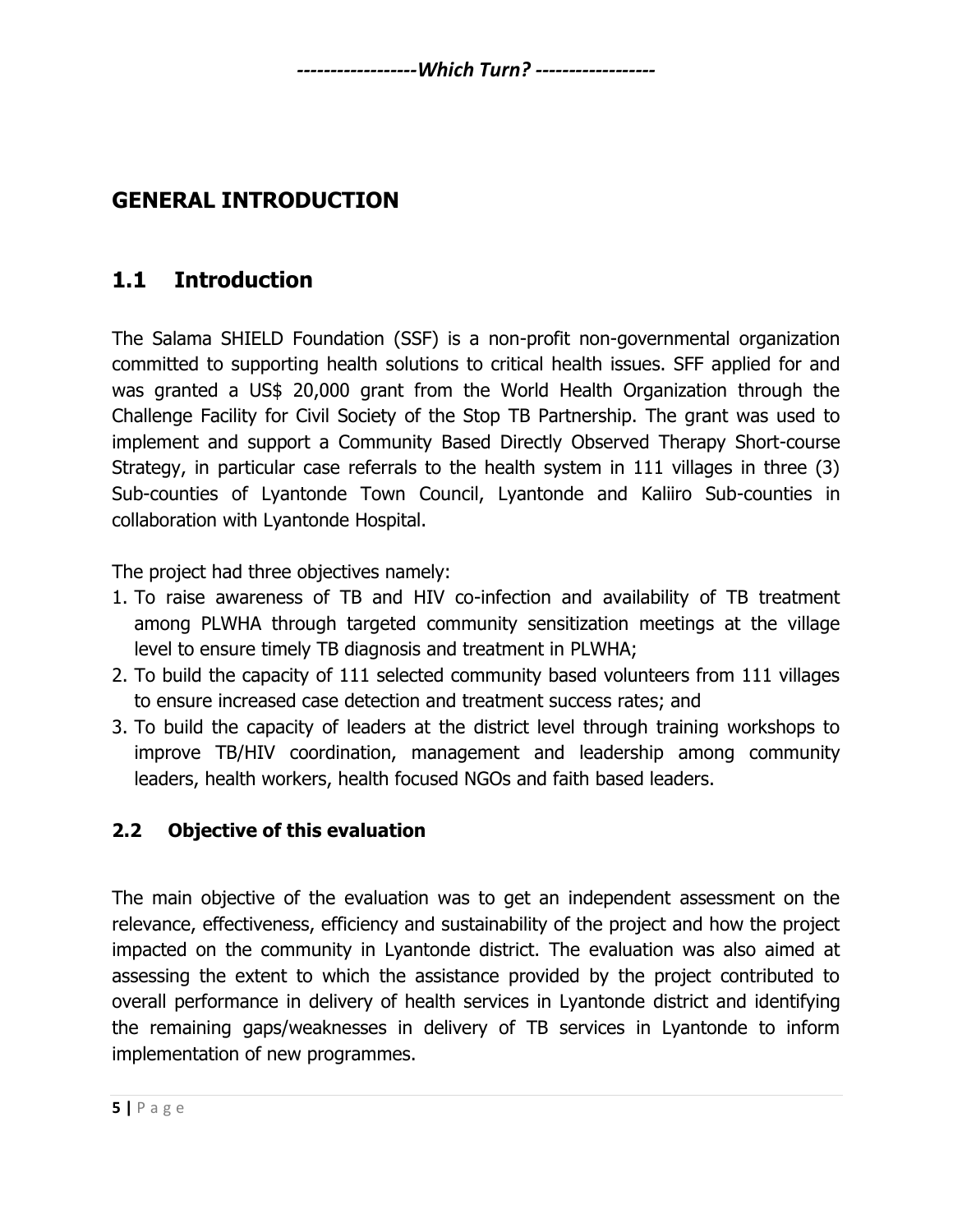## <span id="page-5-0"></span>**EVALUATION METHODOLOGY**

#### <span id="page-5-1"></span>**2.1 Introduction**

In a bid to provide the most accurate information regarding the project, the evaluation team employed appropriate methods of sampling, data collection and analysis as explained below:

#### <span id="page-5-2"></span>**2.2 Sampling of Respondents**

#### **Selection of respondents for the community survey**

This project was implemented in three sub counties. Both the baseline survey and internal end of project evaluation involved randomly selected respondents in the three sub counties. For this external end of project evaluation, 60 respondents (20 from each sub county) participated in the community survey. These were conveniently sampled from each sub county. During data collection, all men and women who were willing to participate in the evaluation exercise were interviewed until the sub county sample size was met. Given that respondents were distributed into three sub county strata (for representativeness), the consultants felt that convenient sampling was cost effective in terms of time and transport for data collection.

#### **Selection of respondents for semi-structured interviews**

For detailed interviews, 30 clients (10 from each sub county) who had ever been referred to health facilities were conveniently sampled from a list available with the TB Focal Person and community volunteers. The consultancy team used the list to identify and interview TB clients who were accessible and were willing to participate in the evaluation exercise until the desired sample size was reached. The reasons for the choice of this method are explained above.

#### **Selection of key informants**

We reached 14 key informants including staff of SSF, Lyantonde district, Lyantonde hospital, Kaliiro Health Centre III, and Lyantonde Muslim Supreme Health Centre. Only those who had participated in the project were purposively included in the sample. The rationale for this method was premised on the fact that these respondents were knowledgeable about the project interventions. They were therefore competent to assess its performance.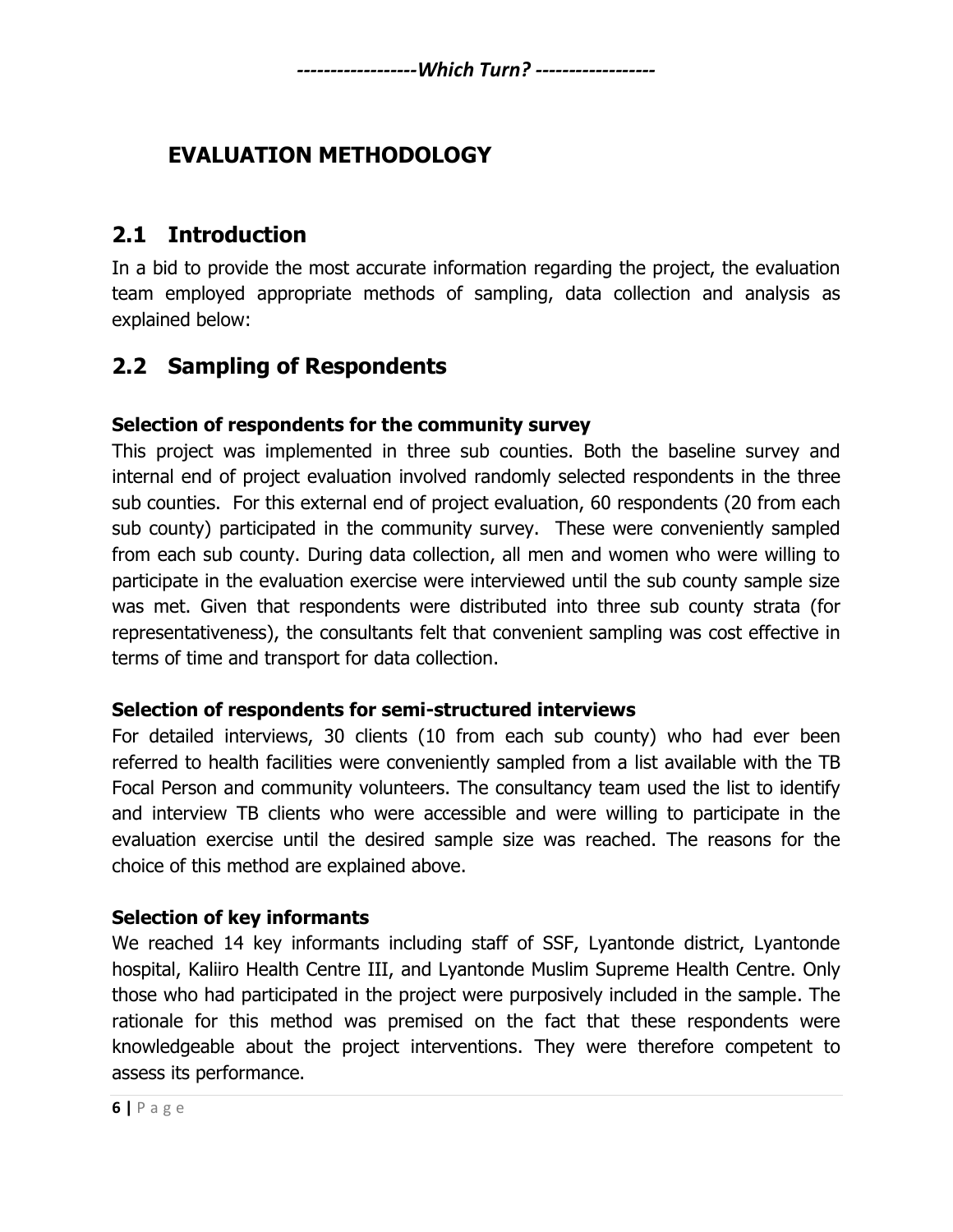#### **Selection of FGD participants**

10 community volunteers for the Stop TB project from Kabatema parish were purposively selected for the FGD.

#### <span id="page-6-0"></span>**2.3 Data Collection Methods Used**

We employed a range of data collection methods. However most of the methods are drawn from the qualitative approach to project evaluation. A qualitative approach was used for several reasons. In the first instance, the project had no control group to allow for comparison. In addition, this was a relatively small scale project implemented in small geographical area. Finally, project implementation had been concluded about 10 months prior to this evaluation and thus its impact could not be established through a quantitative approach. All these aspects meant that the most suitable approach for the evaluation was relying on the perceptions of the beneficiaries, staff of the implementing agencies and secondary data obtained from various project documents. Nonetheless, basic numerical data on various aspects of project performance was generated from monitoring and progress reports compiled by SSF and health facilities. Our findings and the recommendations thereto are informed by data accessed through the following methods:

- i. Semi structured individual interviews: this method was used to document the views and experiences of TB suspects and patients who had ever been referred to health facilities during the project period.
- ii. Key informant interviews: these were used to obtain data from staff of Lyantonde hospital, Health Centres, Lyantonde district and SSF.
- iii. Focused group discussions: One focused group discussion was held with community volunteers in Kabatema parish.
- iv. Compilation of case studies: We documented case studies of two beneficiaries who were identified during the data collection process. A case study documentation guide was developed and used.
- v. Review of relevant documents: We conducted a desk review of the project proposal, project budget, project monitoring plan, activity reports, and progress reports, etcetera.
- vi. Internet search: We carried out an internet to establish whether there was media coverage relating to the project.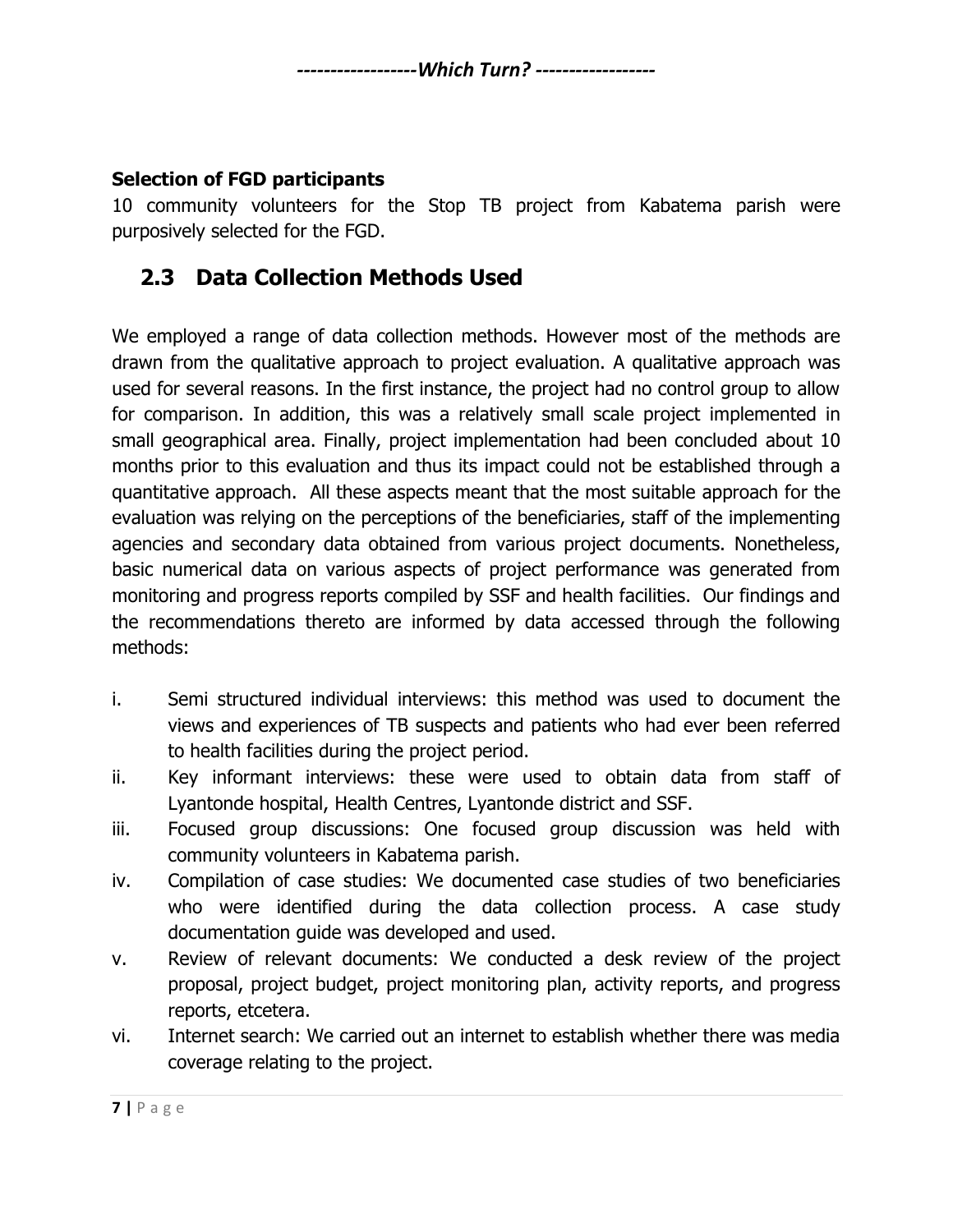#### **2.3 Analysis of Data**

Qualitative data obtained from interviews and review of documents was typed in Microsoft word and later reduced to a manageable level by carefully perusing through and classifying responses according to the evaluation themes. Qualitative data are presented in form of verbatim statements, narrations and case studies. Quantitative data from the community survey was entered into Statistical Package for Social Scientists (SPSS). This was analysed to generate frequencies on various aspects relating to project performance. We analysed the data according to the major themes outlined below:

- i. Relevance and quality of the project design.
- ii. Effectiveness of the project: Delivery of interventions, level and quality of participation of project stakeholders and progress toward achieving project objectives.
- iii. Efficiency: How well resources were deployed to achieve results.
- iv. Impact: the extent to which the project goal has been achieved.
- v. Sustainability: The benefits, strategies and activities that are likely to last beyond the project period

For each theme, the consultants examined the progress, lessons learnt, and challenges. The above formed the basis for conclusions and recommendations.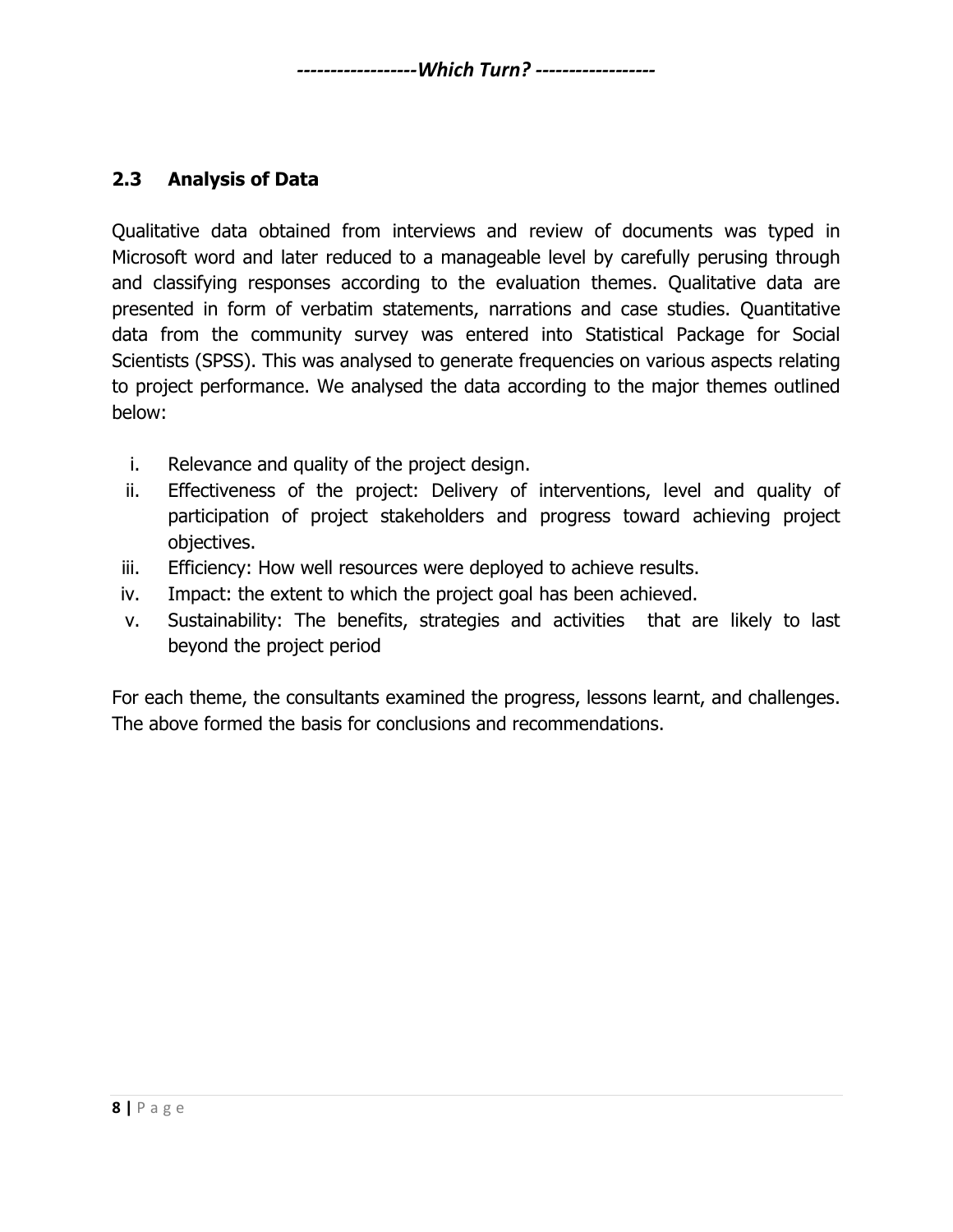#### <span id="page-8-0"></span>**FINDINGS**

#### <span id="page-8-1"></span>**3.1 Introduction**

The findings of the evaluation are structured along the themes identified in the methodology section which are; relevance, effectiveness, efficiency, impact and sustainability.

#### <span id="page-8-2"></span>**3.1.1 Relevance and quality of the project design**

One way of assessing project relevance is to establish the degree to which the project focus addresses the needs of the beneficiaries. As captured in the project proposal document, Uganda is ranked  $16<sup>th</sup>$  out of the 22 high-burden countries (HBC) of tuberculosis globally. The document shows that TB morbidity in the country is estimated at an Annual Rate of Infection (ARI) of 3%. This rate is equivalent to 150 smear positive pulmonary TB cases per 100,000 in the population per year and a Case Finding Rate of 85 per 100,000 people. HIV prevalence amongst TB patients is estimated to be 60%. TB is one of the most common diseases among PLWHA and it remains one of the leading infectious killers of adults in the world today. The project relevance is therefore justified on the basis of its focus on one of the leading causes of morbidity and mortality in Uganda.

Taking it closer to the local context in Lyantonde district, the relevance of this project is seen in the extent to which the target group had limited knowledge about the signs and symptoms of TB and or the availability of treatment. The Baseline Survey Report reveals that up to 21.2% of community members surveyed in the three sub counties could not define TB. Some of the community members had never heard of anyone in their village suffering from TB while others could not differentiate between Asthma and TB. The survey also showed that only 12% of the community members interviewed correctly identified TB as an airborne disease. Other respondents knew that TB is caused by alcohol and smoking (12%), sharing household utensils with TB patients and staying under the same roof (24%), inheritance (5%), and taking un-boiled water or milk (5%). In addition, 49% of the respondents interviewed during the baseline survey did not know about the existence of drugs for TB treatment. The above statistics show that a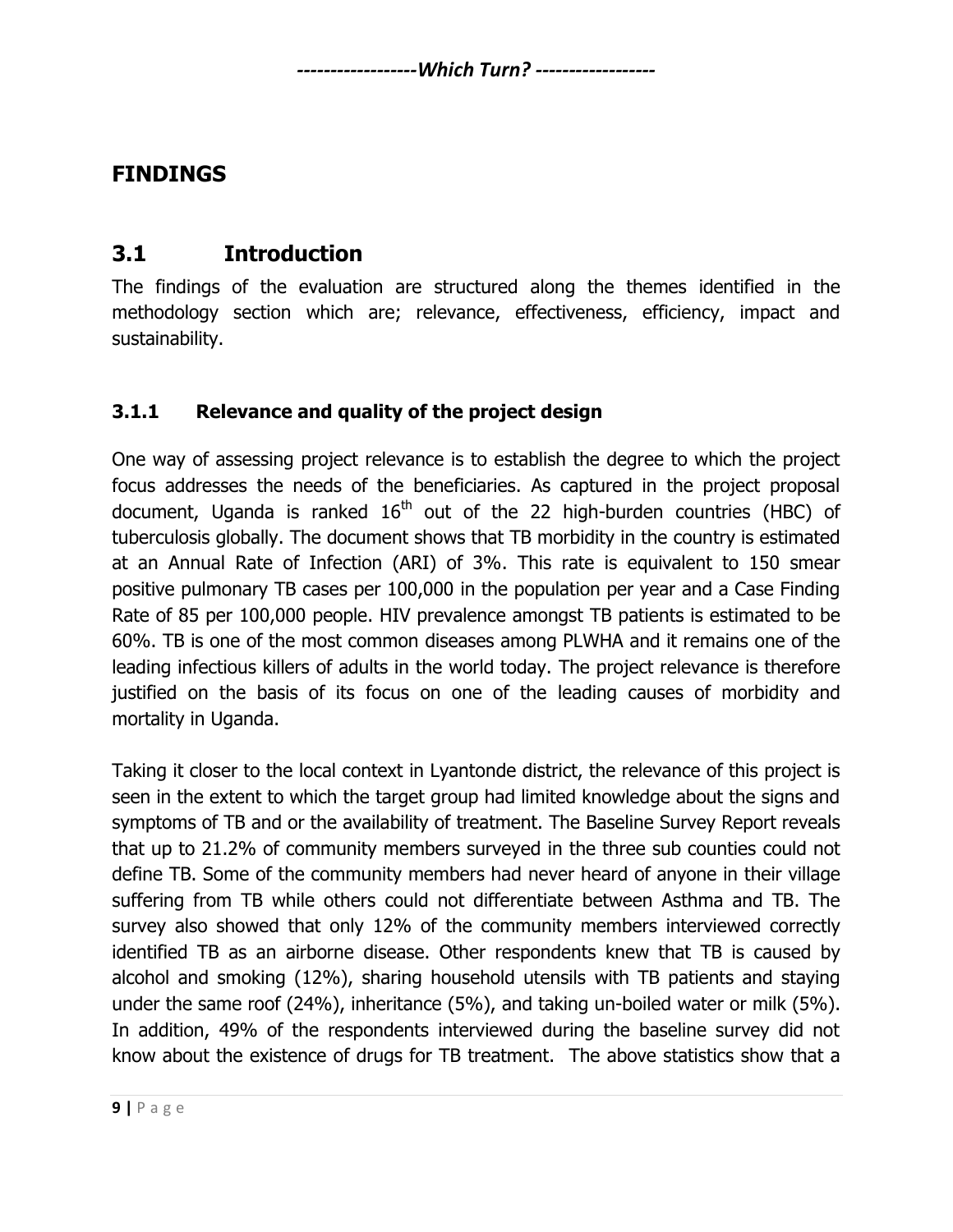significant proportion of the community in the three sub counties needed information regarding TB prevention and treatment thus justifying the project relevance.

The team also assessed the extent to which information regarding TB and HIV coinfection targeted PLWHA. Information obtained from project staff indicates that SSF targeted PLWHA, although the targeting approach was designed to minimise stigma and enhance confidentiality of sero-status. Throughout the project period, project activities were conducted in a non-stigmatising way with public disclosure about sero-status made completely voluntary. Five of the community volunteers were nominated by Lyantonde PLWHA network and endorsed by community members. In addition, all women and men tested for HIV and found HIV positive were also screened for TB. All those who tested positive for TB were immediately put on treatment. Thus, the project in many respects addressed the core target-PLWHA

The evaluation team also sought the views of project beneficiaries on the relevance of the project. Findings from interviews with TB patients, TB suspects and community members revealed a great appreciation for the project. They were grateful for the awareness they got through SSF on the causes, signs and symptoms as well as prevention measures of TB. The community members consulted confessed that the project had helped them to understand more facts about TB and what they could do to prevent new infections and/ or seek treatment.

Furthermore, the relevance of this project was assessed on the basis of how it complemented the efforts of other actors in TB prevention and treatment-particularly government. Findings from project reports, interviews with district officials and staff of the partner health facilities show a well crafted collaborative framework during project implementation. In the first instance, SSF identified diagnosis and treatment points at Lyantonde Main hospital, Lyantonde Muslim Supreme Health Centre and Kaliiro Health Centre III. This meant that clear referral points were identified and utilized.

Secondly, the project did not only seek to address gaps in TB prevention and treatment but also mobilized capacities resident in the different entities. For instance, medical staff from Lyantonde Main hospital trained the community volunteers on TB and HIV/AIDS and how to administer TB referral forms. This made the community volunteers more effective in administering referral forms and identifying potential suspects for case referral to professional health workers.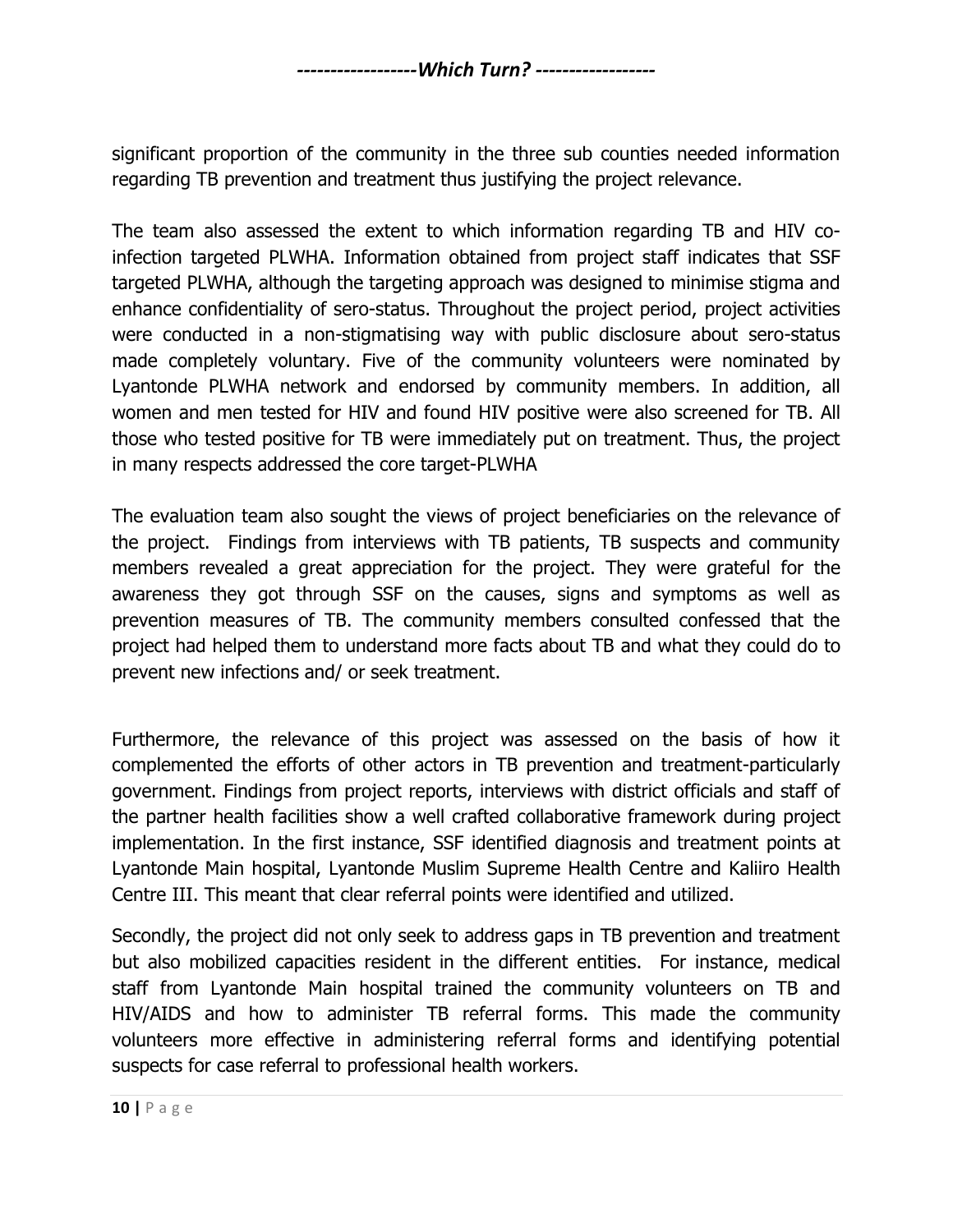SSF also provided training to 25 health workers (12 males and 13 females) including laboratory technicians from lower health units (Health Centre IIs and IIIs) and Lyantonde Hospital to improve their effectiveness in delivering TB related services. The training equipped the health workers with skills of managing TB/HIV co-infection; counseling and interpersonal relations; documentation of TB/HIV variables; and evidence based control of TB and HIV infection in healthcare.

The use of drama for community mobilization and sensitization was very appropriate. It attracted many people who enjoyed while being educated about TB. As is indicated under the theme on project effectiveness, the number of community members sensitized exceeded the target.

In terms of the project design, one of the aspects the evaluation team assessed was the quality of the project monitoring and evaluation plan. We note that the project had a good monitoring and evaluation plan with relevant and clear indicators, performance targets, means of verification and the responsible officers.

The other strength in the project design is that a baseline survey was undertaken in time, at the start of the project. The survey provided illuminating findings on the level of knowledge and perceptions about TB prevention, care and treatment. The availability of baseline data has enabled a comparison of the before and after situation through an internal and external evaluation. We also credit SSF for being a learning organization. The foundation (for valid reasons) commissioned both an internal and external evaluation of the project, although this was not planned during the design phase.

## <span id="page-10-0"></span>**3.1.2 Effectiveness of the Project**

Project effectiveness was assessed at three levels; the extent to which planned activities were implemented; the level and quality of participation of stakeholders in the project and progress toward project objectives. We have assessed the extent to which each objective has been achieved. **Where relevant**, findings from the baseline survey and internal evaluation are compared with findings from this external evaluation.

Information obtained from a review of SSF activity and progress reports and consultations with SSF staff indicate that all the planned activities were implemented.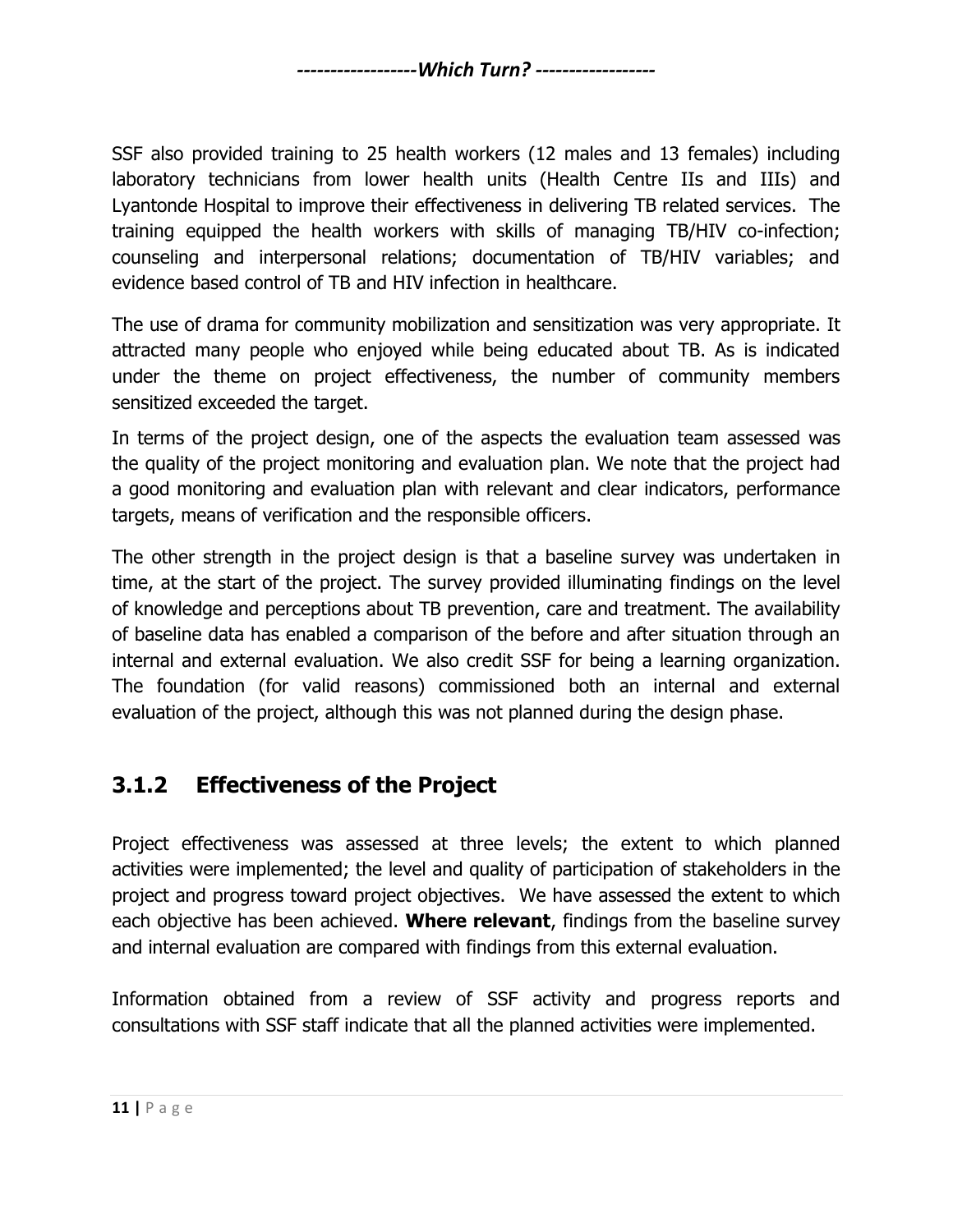The first objective was to raise awareness of PLWHA about TB and HIV co–infection and availability of TB treatment to ensure timely TB diagnosis and treatment. This would be achieved through several complementary activities. One such was targeted community sensitization meetings in 111 villages spread in Lyantonde Sub County, Kaliiro Sub County and Lyantonde town council. Project reports indicate that village level meetings held throughout the project period increased the awareness of 5,754 community members about TB and HIV co–infection and availability of TB treatment. This shows a high level of performance with 2,424 people reached over and above the target of 3,330 people. Several community members interviewed during this external evaluation reported having participated in village level meetings/trainings organized by SSF.

"Through the training organized by SSF, we learnt that exposure to TB infection is caused by poor ventilation; poor hygiene, that is, sleeping with animals in the same house, drinking dirty water among others. We have passed on this information to other community members and the situation has improved drastically."

A volunteer, Lyantonde rural

"During the training, we learnt about the signs and symptoms of TB which include among others loss of weight, loss of appetite, dry coughing, coughing of blood, sweating at night, and general body weakness. This has helped us to detect suspects and patients in the community and we have always encouraged them to go for testing at Kaliiro health center III."

FGD with volunteers in Kabatema parish.

SSF also equipped members of its drama group with information on TB and HIV so that they could prepare relevant drama skits. SSF supported this group to conduct 111 drama shows in all the 111 project villages. The idea of "Stop TB" through MDD was very popular among the community members consulted. Many community members interviewed confessed having attended the drama shows and that they were acquainted with knowledge on TB and HIV.

**12 |** P a g e SSF also trained 108 community volunteers (63 females and 45 males). Since each of the 111 villages was supposed to have one volunteer, the number trained was short by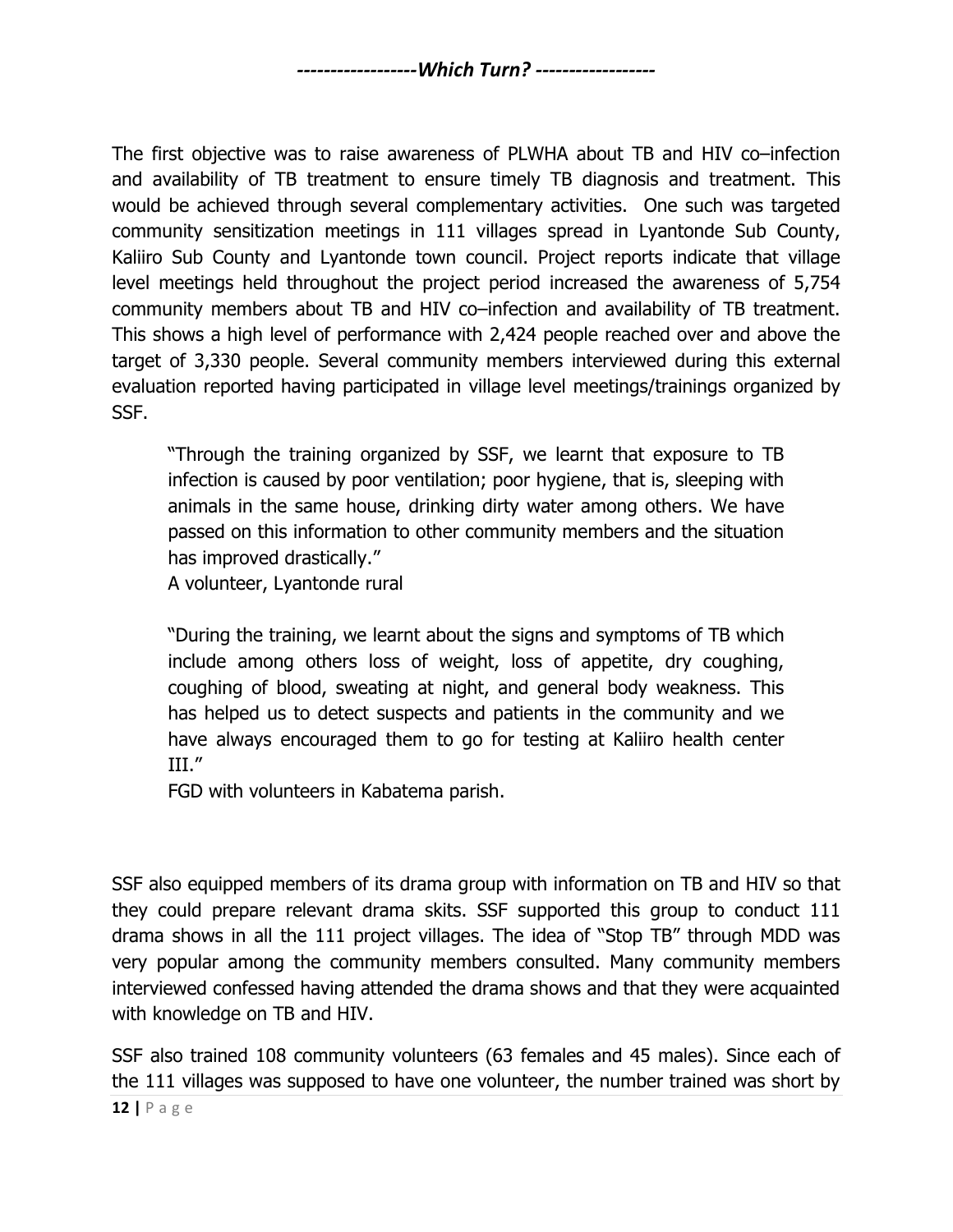3 people. SSF staff informed the evaluation team that the three volunteers who missed the training were followed up by SSF staff at a later date, briefed and given the reading materials provided to the other community volunteers. During this evaluation, there was no evidence to suggest that their absence from the training affected their effectiveness and ultimate achievement of project outcomes. Community volunteers were not only involved in raising awareness and building confidence of TB suspects and patients to seek diagnosis and treatment but also provided a referral link to health facilities.

The above strategies have resulted in increased knowledge and correct perceptions about TB among community members. 87.1% of beneficiaries interviewed during the external evaluation correctly defined TB as an airborne disease; a disease that attacks the lungs and is characterized by constant coughing. Although this was below the 94.9% established by the internal evaluation, it was well above the 75.6% baseline indicator. Only 12.1% of the respondents could not correctly define TB compared to the 24.4% baseline indicator. This heightened level of awareness about TB can be attributed partly to the activities conducted during the project period. Below is a graphical illustration of this change.

#### **Figure 1: Proportion of respondents who correctly defined TB during the baseline survey, internal and external evaluation**



Source: Project Survey Reports

The consultants also sought to establish the proportion of respondents who knew about the existence of medical treatment (cure) for TB. Results of the external evaluation show that 89% of respondents were aware compared to 51% baseline indicator. This was 11% short of the findings of the internal evaluation which recorded 100%. The graph below illustrates the change: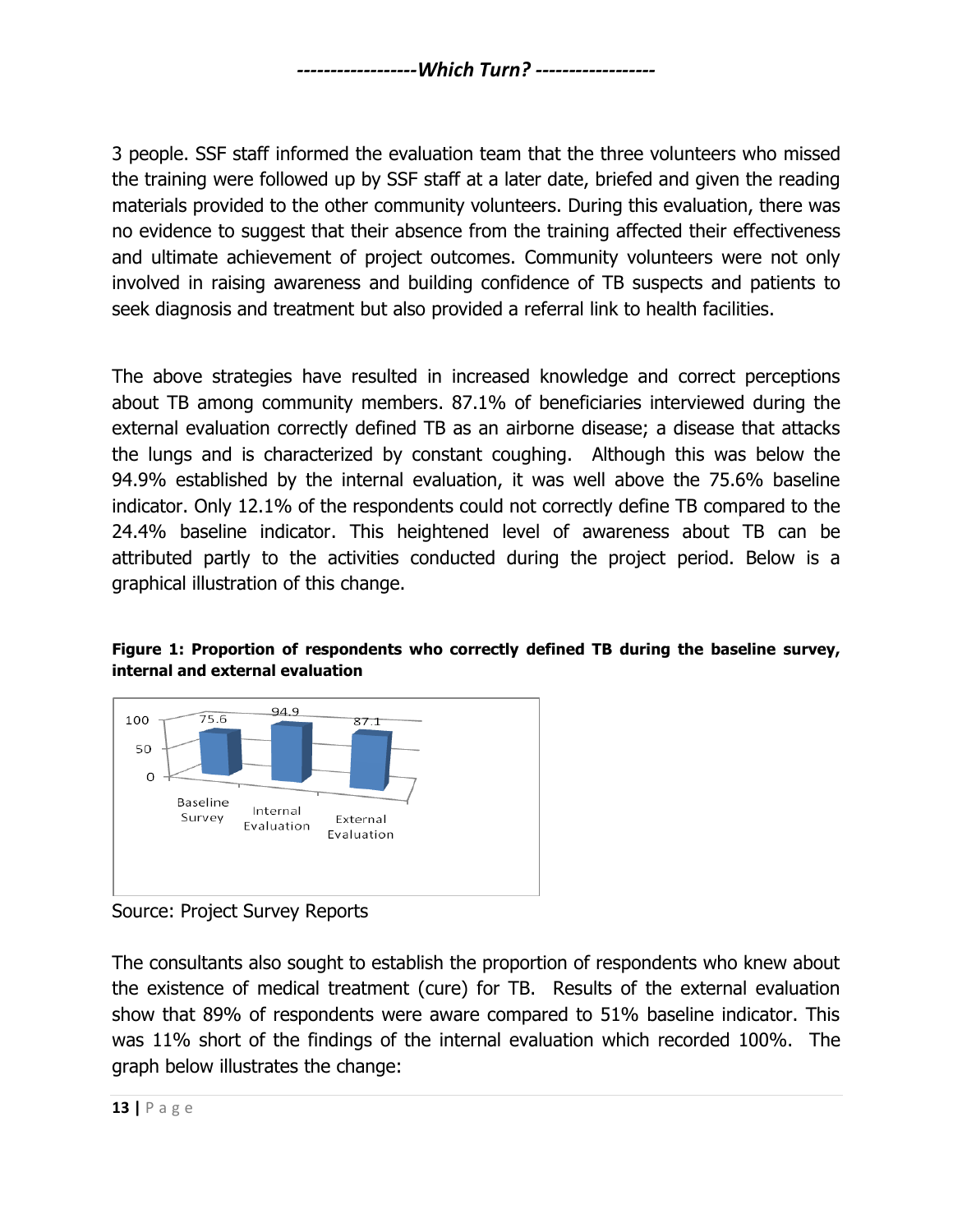**Figure 2: Proportion of respondents who knew about the existence of medical treatment (cure) for TB during the baseline survey, internal and external evaluation**



Source: Project Survey Reports

The contribution of community volunteers has surpassed awareness creation and referral to include picking TB drugs at Lyantonde hospital on behalf of some of the disadvantaged community members.

I wanted drugs but did not have transport to the main hospital because the "Boda bodas" charge us 18,000/= [about 7.5 US\$], so I decided to give my card to the chairman who picked the drugs for me and the good thing is that he picked for two months.

A beneficiary referring to Kitya Ronald, the Chairperson LC I, Kabala Village, Kiyinda Parish

Increased awareness also enabled community members, leaders and volunteers to detect, with ease, TB suspects and factors that predispose individuals to TB infection. Below are some illustrative statements by respondents:

Through the training organized by SSF, we learnt that exposure to TB infection is caused by poor ventilation; sharing eating and drinking utensils with the infected; poor feeding; poor hygiene ,that is ,sleeping with animals in the same house, and drinking dirty water among others. We have passed on this information to other community members and the situation has improved drastically. A volunteer, Lyantonde rural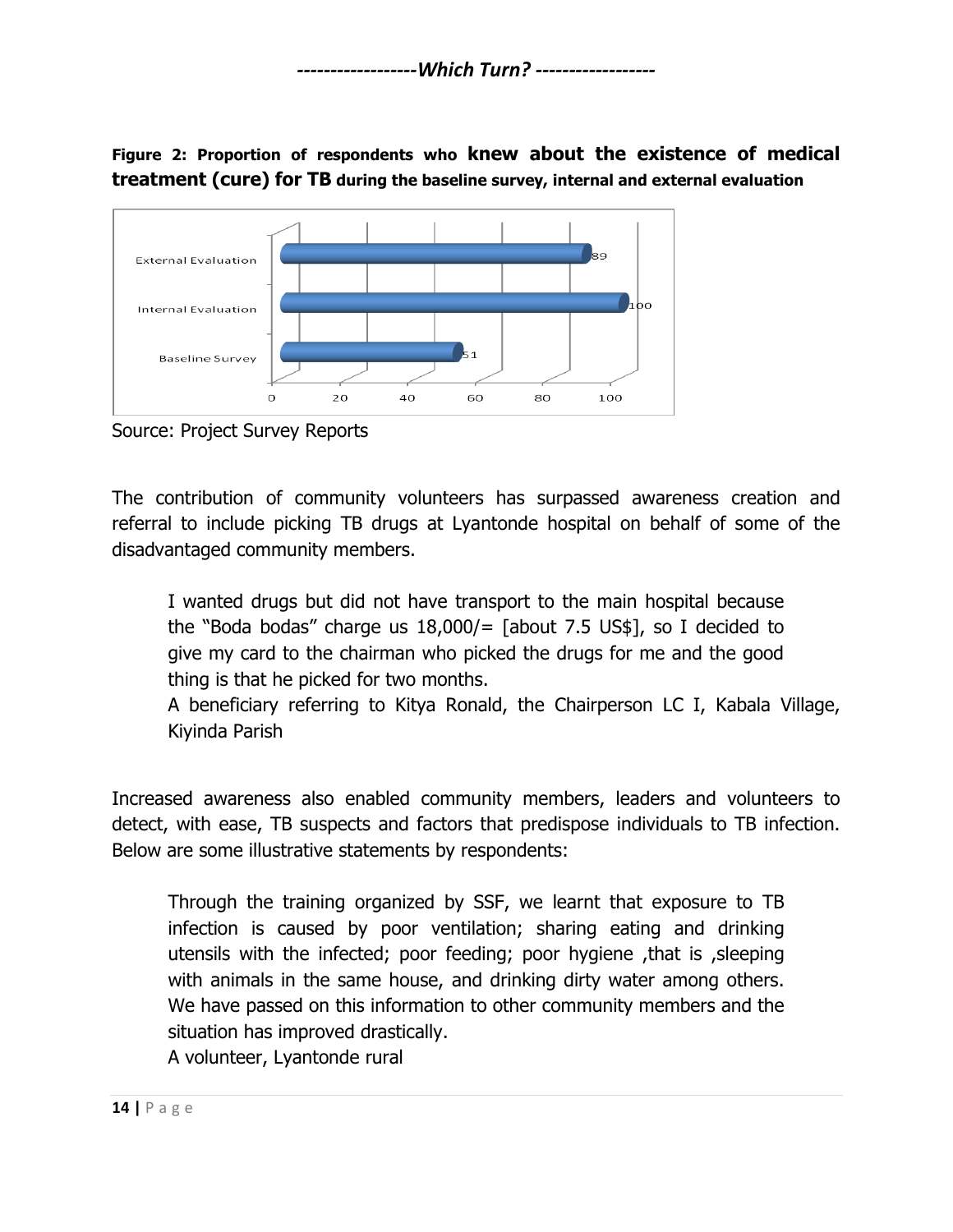During the training, we learnt about the signs and symptoms of TB which include among others loss of weight, loss of appetite, dry coughing, coughing of blood, sweating at night, and general body weakness. This has helped us to detect suspects and patients in the community and we have always encouraged them to go for testing at Kaliiro health center III. FGD with volunteers in Kabatema parish.

I learnt that prevention of TB is very easy and the disease is curable as long as you are clean and always going for treatment or testing in case of any sickness or body weakness.

Twinamasiko (pseudo name), Kaliiro sub county.

The second objective was to build the capacity of 111 selected community based Volunteers from 111 villages through training in TB/HIV, interpersonal relations, counseling and communication skills and the hospital referral system. This was intended to ensure increased case detection and treatment success rates. In line with this objective, findings show that 108 community volunteers were selected and trained by medical staff of Lyantonde main hospital. The trained volunteers played a crucial role in identifying TB suspects and referring them to health facilities for testing and or treatment.

I was given a referral form by the community volunteers after being suspected to be TB positive. I was surprised to find a long line of people waiting to be attended to at the hospital. But when the nurse saw my referral form, I was attended to first. This even encouraged me to go for the second test because they always attend to TB suspects first. Kotilda (Pseudo name), Kasambya Parish

The evaluation team established that though many patients seek TB treatment, some do not complete treatment. Though volunteers monitor drug adherence among patients, it's very hard for them to know if the patients are taking the drugs or not. At the health facilities especially Kaliiro Health Centre, the register shows that majority of the patients did not complete treatment. It was also revealed that some community members are still reluctant to refer TB suspects to volunteers or medical staff.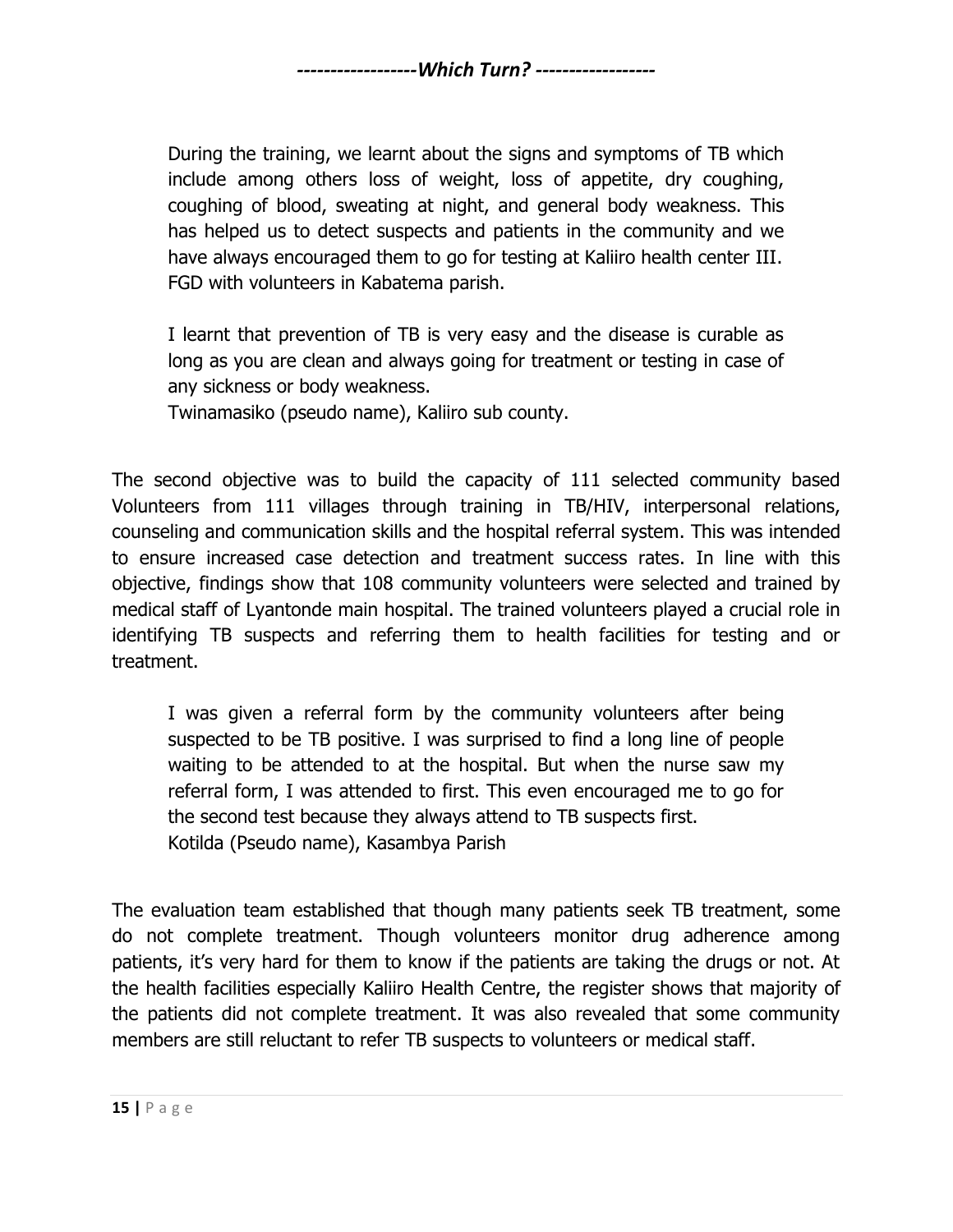The third objective was to build the capacity of leaders at the district level through training workshops to improve TB/HIV coordination, management and leadership among community leaders; health workers; health focused NGOs; and faith based leaders in the three sub counties. Project reports indicate that 194 community and faith based leaders were trained out of a target of 200. These leaders were able to reach out to their constituents with messages on TB prevention, care and treatment. It is therefore likely that this approach contributed to an increase in the number of community members utilizing TB health services. Other behavioural outcomes triggered by the work of these actors include boiling milk before consumption; regulated spitting; covering one's mouth while coughing; and maintaining proper hygiene.

The evaluation team though identified a number of challenges at household and health facility level that have limited the full scale attainment of project objectives. These were captured in the project reports and also confirmed by project staff, community volunteers and community members during this evaluation. For example Lyantonde hospital has few staff and testing reagents to handle the increasing number of clients. It does not provide X-ray services and suspects pay  $15,000/=\text{in}$  private clinics. The lower health facilities also have few staff and lack testing reagents (kits). Furthermore, long distances to health facilities, (as far as 15kms for some project areas), affects demand and access for TB services especially by HIV positive members on ART. At household level, the cost of transport, some drugs and supplementary foods limits effectiveness of responses.

#### <span id="page-15-0"></span>**3.1.3 Efficiency**

Efficiency looks at how well resources were deployed to achieve project results. It is perhaps the most problematic aspect of any project evaluation. It not only requires comprehensive data about the project but also of similar projects implemented in similar contexts. This was not available for this evaluation. Based on this reality, the team therefore made comments on some of the components of the project.

From the outset, the evaluation team observes that this was a relatively underfunded project. That all the planned activities were implemented and some targets surpassed was a mark of great creativity, foresight and flexibility on the part of the project implementers. The community centeredness of the project and collaboration with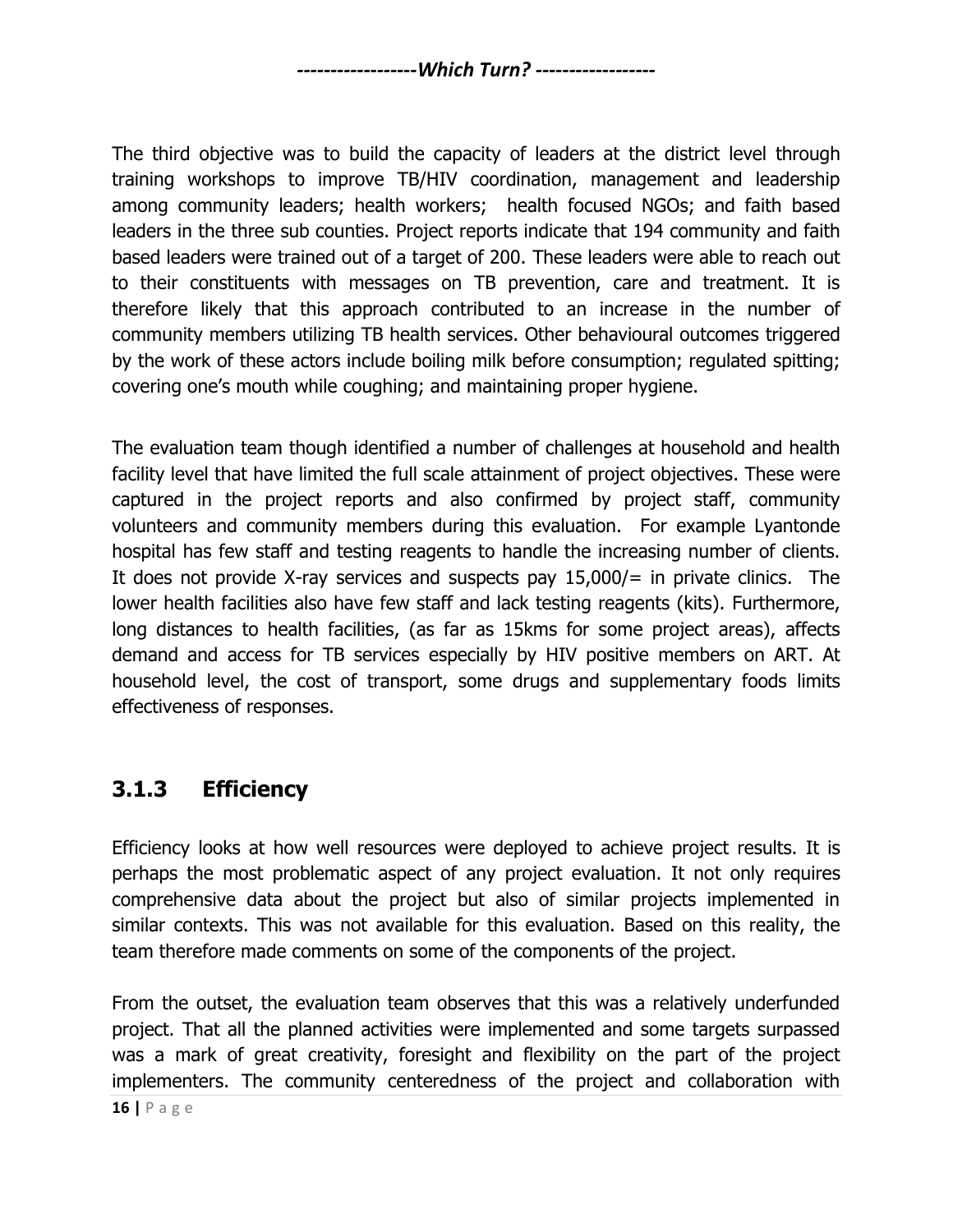government, NGOs, community leaders and faith based actors increased the reach of the project. Hence, the limited funding from WHO was invested in value adding activities while local resources were tapped to further the objectives of the project. In the end, SSF complemented instead of duplicating existing TB related services.

The other opportunity that SSF exploited was advocacy in other fora such as World AIDS Day and NGO Forum meetings. SSF did not limit their interventions to WHO funded activities. Faith based leaders for instance committed to utilise 15 minutes in their respective weekly address to their followers to talk about TB (prevention, treatment, health service points).

#### <span id="page-16-0"></span>**3.1.4 Impact of the Project**

Impact of a project shows the extent to which the project goal has been achieved. On page 8 of the project document, SSF mentions that the project 'aims to decrease morbidity and mortality by increasing case detection and treatment success of pulmonary TB patients in Lyantonde District.' The impact of this project would reflect its contribution to reduced TB induced morbidity and mortality in the district. However, our experience in designing and evaluating projects reveals that it is not possible to show impact of a project whose implementation has just been concluded. This project has been concluded 10 months prior to this evaluation. As such, we highlight some milestones that indicate a positive trend toward the project goal, with emphasis on case detection and referral.

Anecdotal evidence suggests that the number of TB suspects and TB patients seeking medical services at the partner health facilities has increased. According to the TB Focal Person at the district hospital, an average of 10-12 TB suspects or patients visit the hospital every week. Out of the 10-12 who report for testing, 7 of them turn out to be negative. Medical staff consulted at Lyantonde hospital, Lyantonde Muslim Supreme Health Centre III and Kaliiro Health Centre III attribute the increasing number of people seeking TB testing and treatment services to the contribution made by SSF. SSF project reports indicate that 655 people were tested for TB in the three partner health facilities during the project period. Interviews with community members and community volunteers further attest to the increased demand for TB testing and treatment services. The above statistics are commendable although we are unable to estimate the magnitude of change due to the absence of a baseline indicator.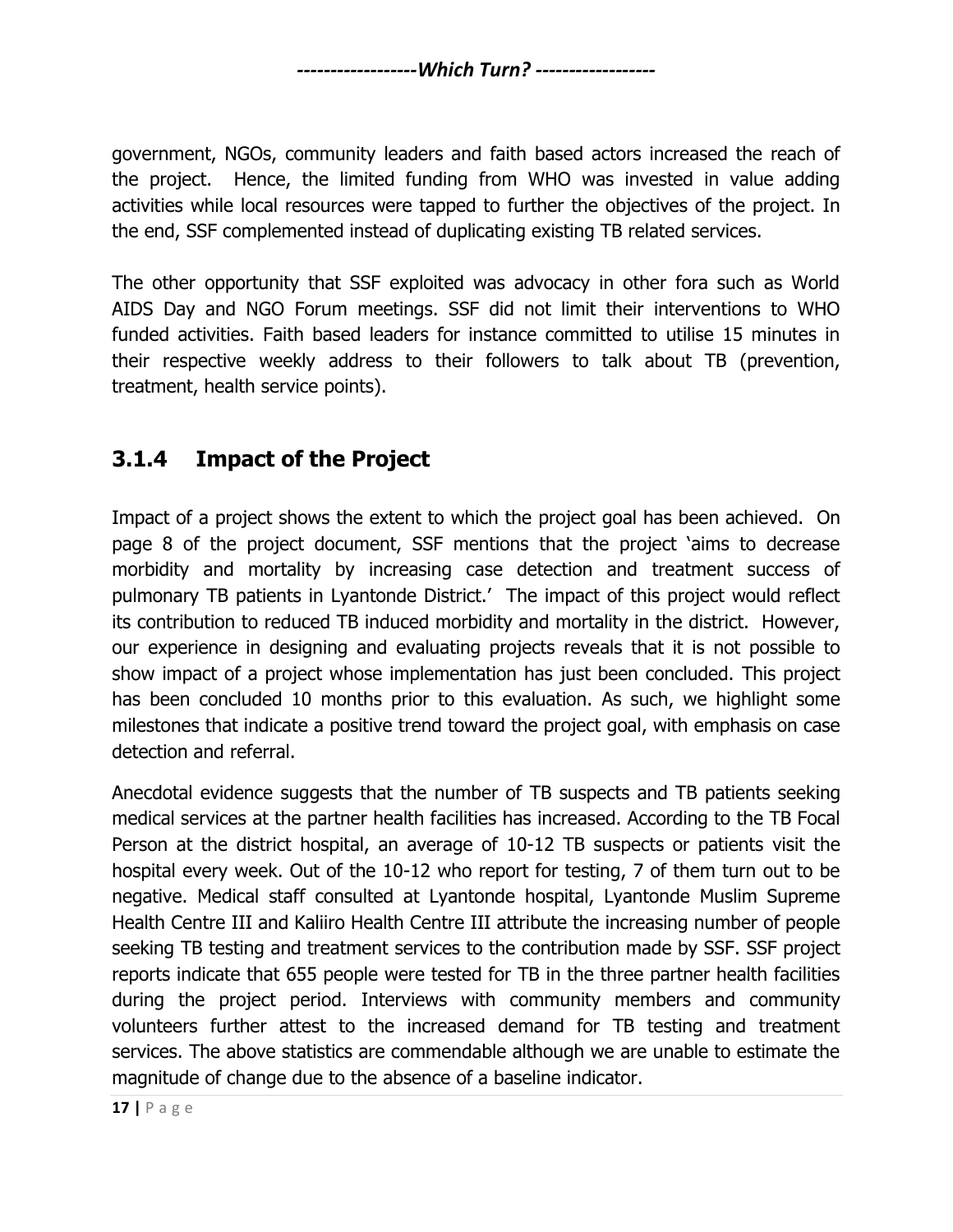Project reports also indicate that the number of patients at Lyantonde hospital who complete TB treatment has increased from 165 (July 2009-June 2010) to 219 (July 2010 to June 2011). Although this number includes patients from neighbouring districts, it reflects a positive trend for which SSF can be credited.

Through interviews with medical staff, community volunteers and other community members, the consultants established that the project has contributed to reduced stigma about TB in the community thus motivating more people to voluntarily seek TB diagnosis and or treatment. Evidence of reduced stigma includes a high turn-up of TB patients and suspects for meetings convened by SSF staff. There is also widespread awareness among the community members on the causes, signs and symptoms, prevention, and spread of TB and HIV/AIDS from one person to another.

The impact of project is summed up in the words of the Acting District Health Officer:

It's the continued support from development partners like SSF that Lyantonde district won the national TB trophy for being the best district in Uganda in spearheading the fight against TB.

One of the unintended impacts of this project is the increase in number of people testing for HIV. This is because messages on HIV testing were incorporated in TB awareness activities so that co-infection of TB and HIV are addressed. In addition, people who sought testing for TB were also encouraged to test for HIV/AIDS. Again, this is based on anecdotal evidence from health workers and community volunteers.

The innovative approaches used by SSF such as music, dance and drama have caught attention beyond Lyantonde district. On April 14, 2011, the Monitor Newspaper (Uganda's second most read daily) published an article**<sup>1</sup>** called Using drama to interpret health facts. Written by Michael J. Ssali, the article explains how Lyantonde district Health Department and SSF have been engaged in a series of drama activities to demonstrate the folly of rushing to witchdoctors whenever people fall sick, instead of going to hospitals and dispensaries to seek proper medical help. As a result, messages propagated by SSF and the district have reached all parts of Uganda and beyond.

 $\overline{\phantom{a}}$ 

<sup>&</sup>lt;sup>1</sup>Retrieved from <u>http://mobile.monitor.co.ug/LifeandStyle/-/691254/1144132/-/format/xhtml/-/pvh0dxz/-</u> [/index.html](http://mobile.monitor.co.ug/LifeandStyle/-/691254/1144132/-/format/xhtml/-/pvh0dxz/-/index.html) on June 6, 2012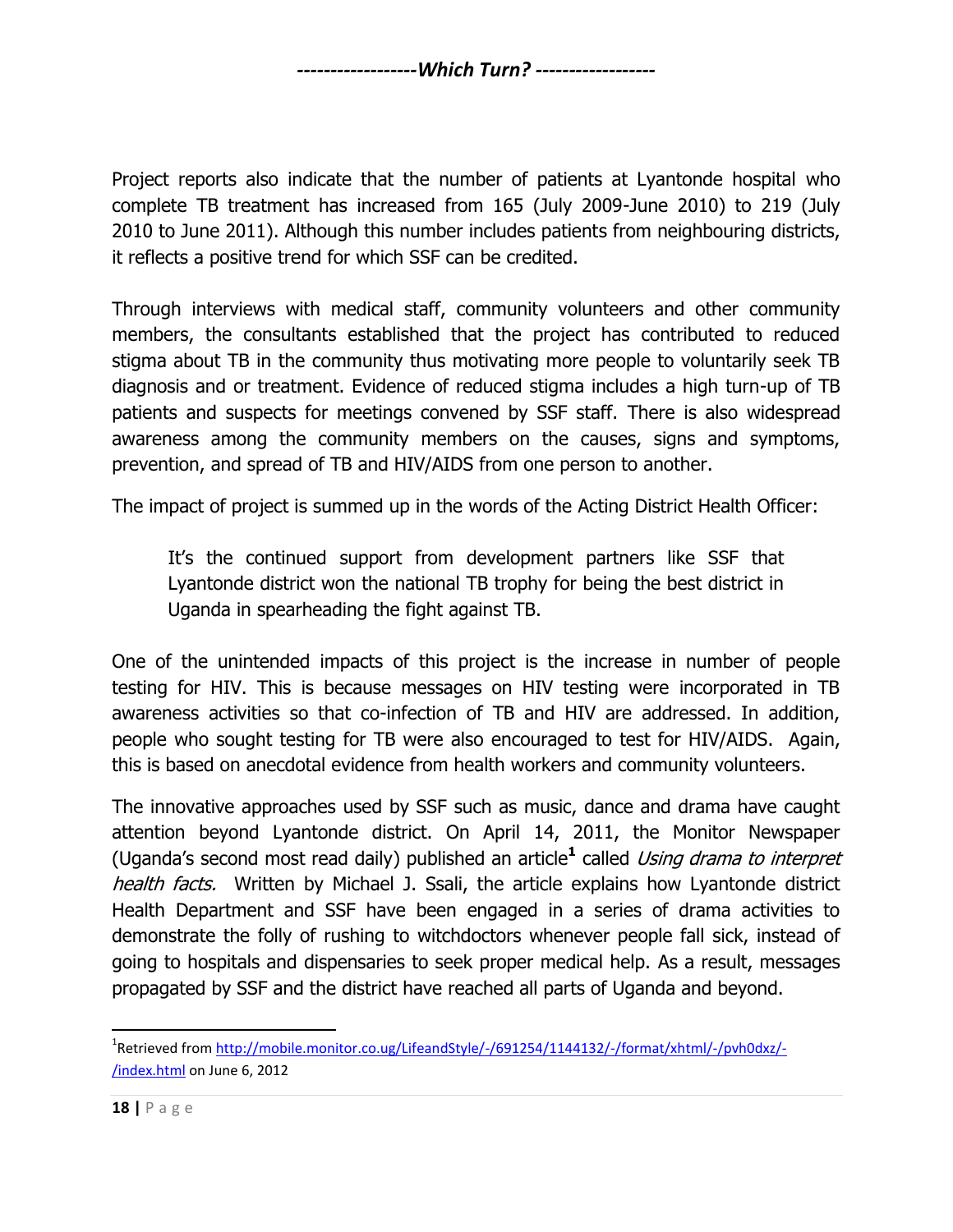#### <span id="page-18-0"></span>**Success Stories**

To illustrate the impact of the project, two case studies were compiled during this evaluation exercise.

#### **Robert (pseudo name)**

My name is Robert, a former TB patient from Kaliiro sub county. I spent three months at Lyantonde hospital battling with TB as it spread from my chest to my lymph nodes and onto my knees. My HIV positive status made me much more susceptible to contracting Tuberculosis, and I survived through being given Antiretroviral Therapy (ART), invasive surgery, and by pure chance. In my own community of Kaliiro, many TB patients were co-infected with HIV yet efforts to confront these two diseases were seldom coordinated or properly funded by the government.

Even the health staff could not check on us to see our progress in completing treatment. We rarely got a chance to understand, on a human level, what TB actually means for individuals and communities, and how those people affected by HIV/AIDS experience the disease, as well as efforts to confront it. I thank SSF and the district health team for organizing drama groups to educate us on the causes, signs and symptoms, and prevention of TB.

SSF also trained community volunteers that always check on us, counsel us and give us referral forms that we present at the hospital. Doctors attend to us first even when we find a long line of people waiting to be served. SSF also facilitated a team from the district hospital to test us for TB at community level. This helped us who could not move to the district hospital because of the high cost of transport.

I would also like to thank SSF for enabling other community members to relate well with us and guiding us on how we can prevent spreading the disease to other community members. I am grateful because I am now able to take care of my family. Whenever I need drugs, I can even send the chairperson to get me drugs from the hospital.

#### **Ssempa (pseudo name)**

My name is Ssempa from Kabatema village in Lyantonde district. When I got TB, it was very difficult for me to earn enough money in the village because many people used to run away from me. I used to share a very unhygienic and poorly ventilated room with my two children, goats and chicken. Four months ago, I started to cough severely, lost appetite, and felt exhausted and feverish.

My neighbor [a volunteer with SSF] advised me to go to Lyantonde hospital for a TB test. He gave me a referral form to present to the medical staff at the hospital but I was a bit reluctant at first and denied I was suffering from TB. I knew TB as a killer disease because they had taught us in a drama show organized by SSF. I thought, if people took me as a TB patient, they would act weirdly toward me and my family. So, I preferred to keep it concealed.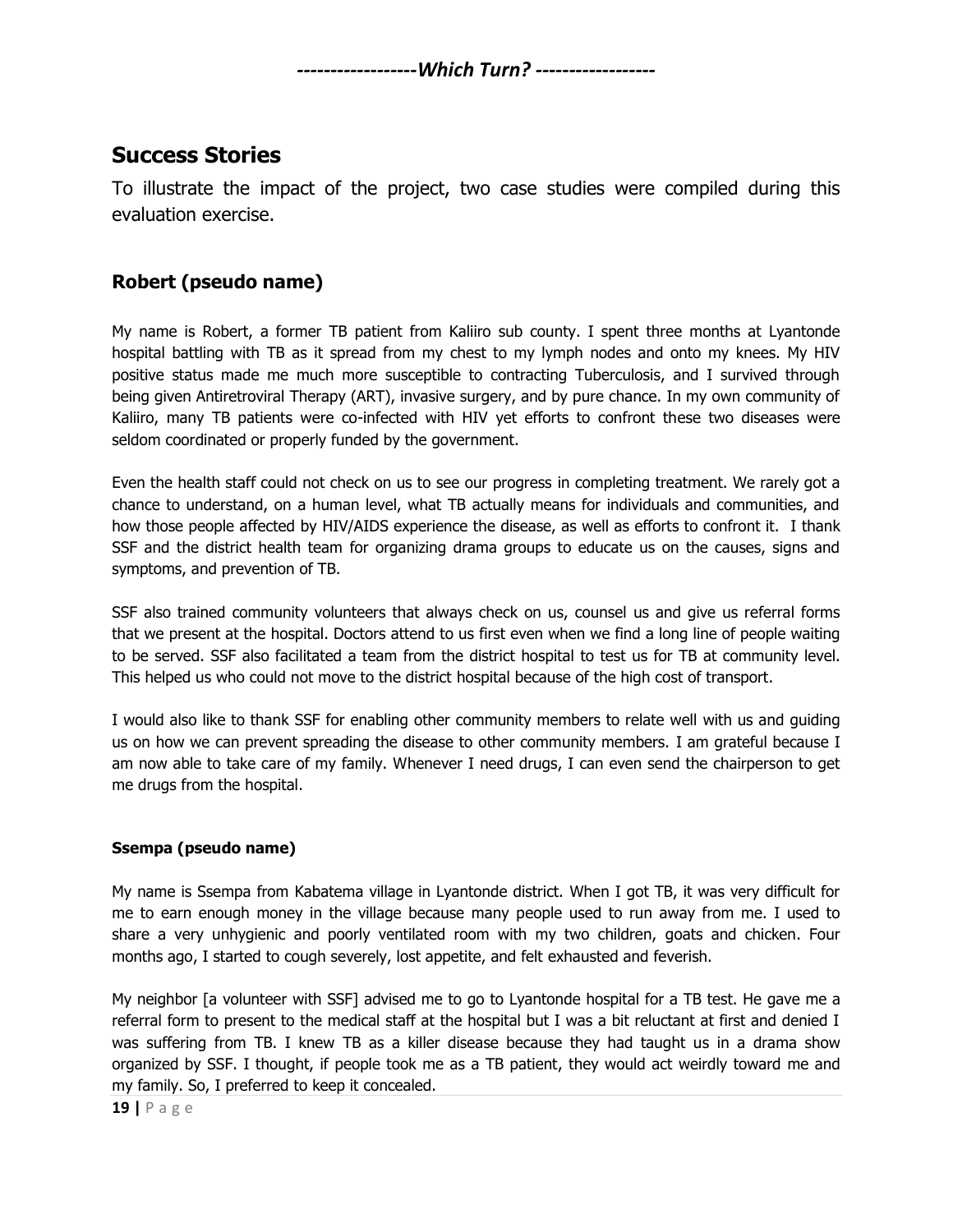After my condition deteriorated, I went to the hospital where my sputum test resulted in a positive TB diagnosis. I started to cry. But the volunteer pacified me saying that tuberculosis is not an incurable disease now. There is modern treatment for it. If I take my medicine regularly for six months, I would completely regain my health. After taking the medicine for two months, I got my sputum tested again and my result was negative. I thank God and the community volunteers trained by SSF and Lyantonde hospital team for taking care of me. I am now in the 5th month and I am going to check my sputum very soon. My treatment was completely free and I used to send the volunteer to pick drugs from the hospital.

#### <span id="page-19-0"></span>**3.1.5 Sustainability of the project**

Sustainability of a project requires that beneficiaries continue to draw benefits after project closure. For this to happen, strategies and activities that deliver these benefits should last beyond the project period.

We are of the view that awareness raising and case referral will continue beyond the project phase. Drama is an exciting activity and the drama group is likely to continue without financial incentives from SSF. Furthermore, the drama group developed a play depicting TB control measures, treatment and where TB patients could access treatment. This was recorded on video and will continue be shown to young people who visit the Community Development Centre (CDC) during school breaks and to communities during health education outreaches.

It is also worth noting that SSF signed a memorandum of understanding with community and faith based leaders in which they committed to incorporate TB messages in their mainstream activities. We predict that such leaders will continue ''spreading the gospel'' of TB prevention, care and treatment to their constituents.

The project phase witnessed the birth of Volunteer Advisory Committees at village level. These committees will support the community volunteers in each village to continue raising awareness and providing case referral to health facilities. The committees are likely to remain active because they are composed of SSF trained mentors (Ssengas/Kojjas), women that benefit from SSF revolving loan capital (micro-credit scheme), members of Village Health Team (VHT) and local leaders in each village.

**20 |** P a g e In addition, a great deal of effort was invested in capacity development of health workers at the partner health facilities. Given that these facilities will continue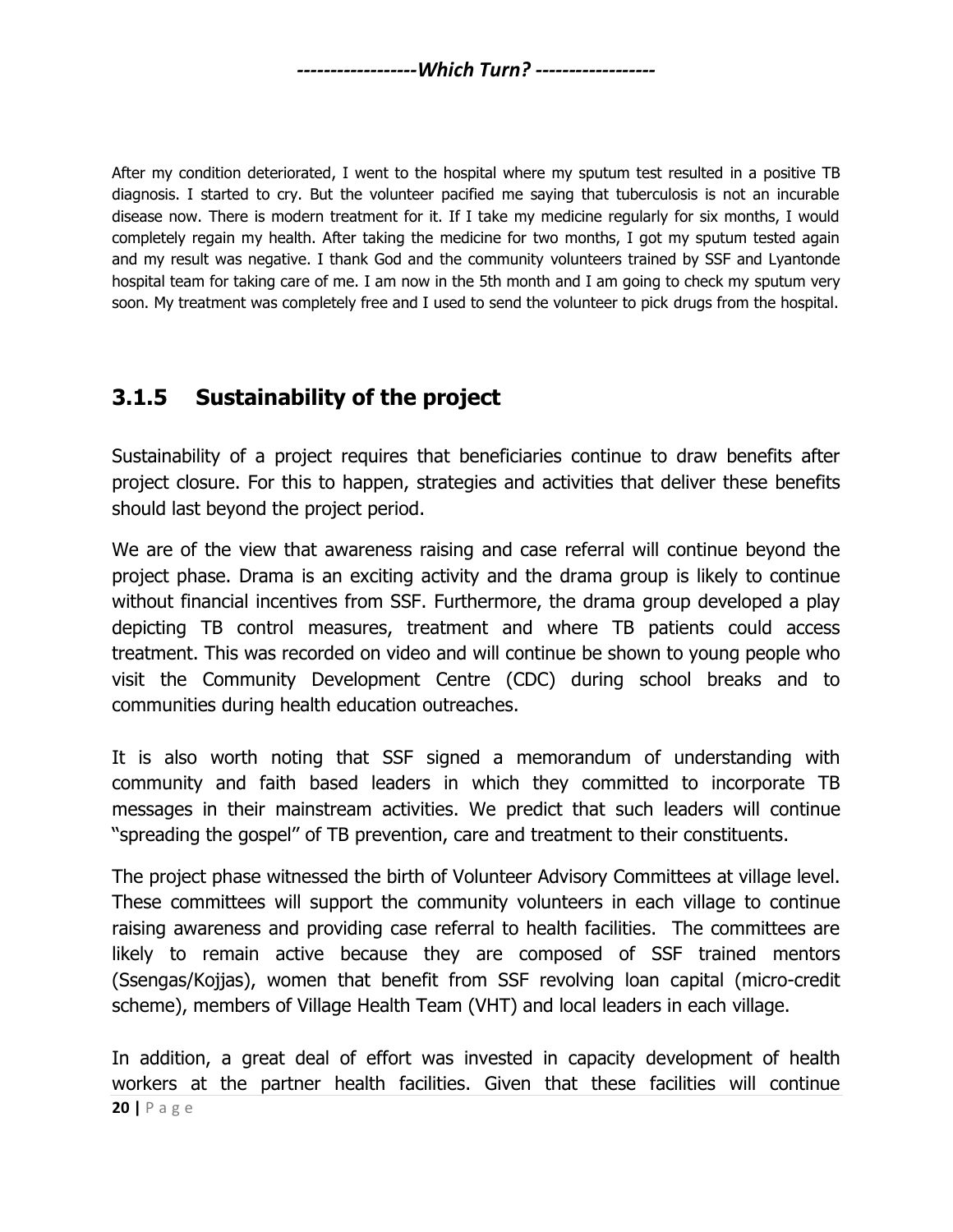operating, the health workers will continue using the knowledge and skills got to offer quality services to TB suspects and patients.

It often said that "knowledge is power'. The consultants are of the view that people reached through the project now know the signs and symptoms of TB and where to get the relevant services. They are well armed and ready for any eventuality.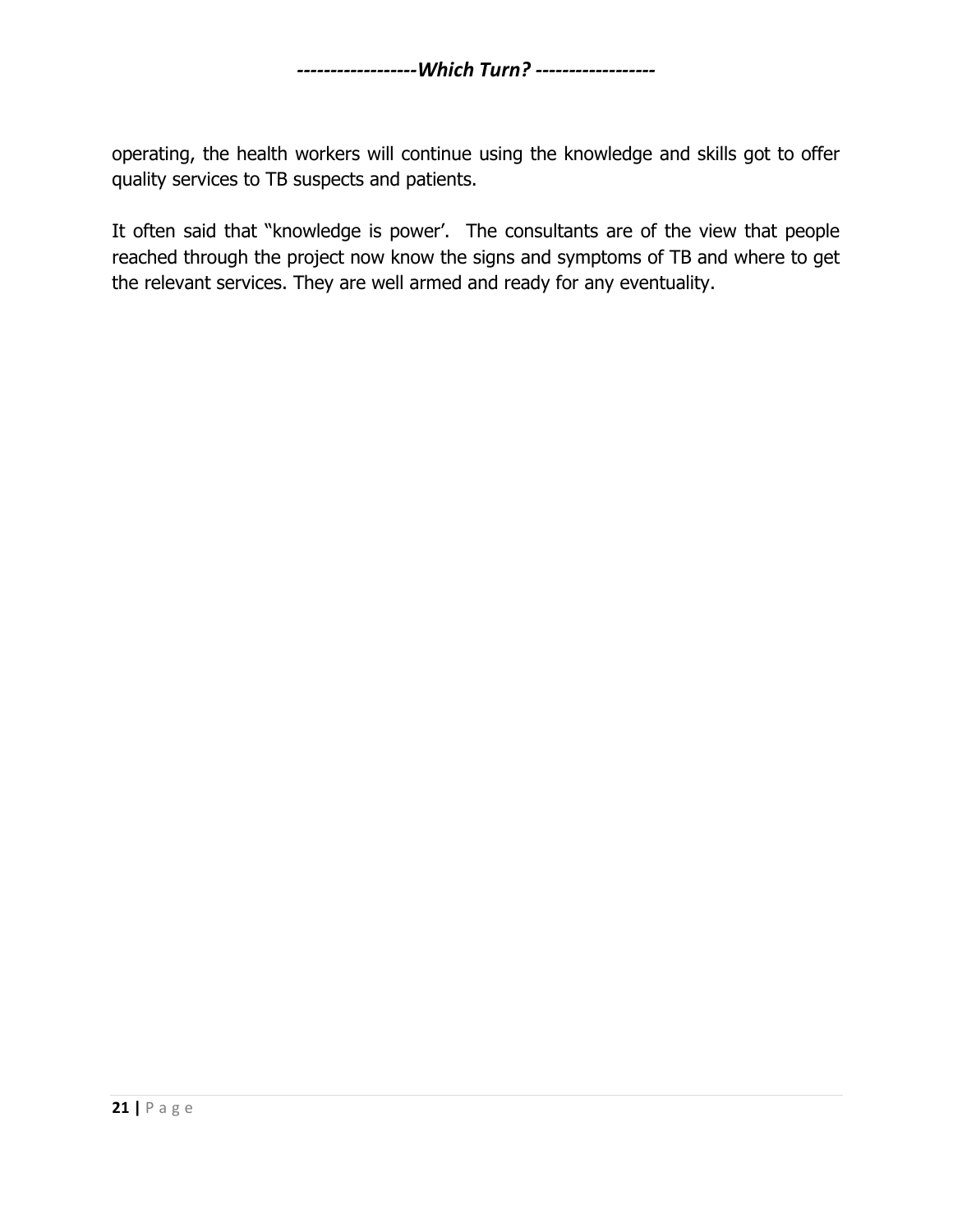#### <span id="page-21-0"></span>**CONCLUSIONS AND RECOMMENDATIONS**

#### <span id="page-21-1"></span>**4.1 Introduction**

In this section, we outline the conclusions and recommendations from the evaluation, treating each theme separately.

#### <span id="page-21-2"></span>**4.2 Conclusions and Recommendations**

#### <span id="page-21-3"></span>**4.2.1 Relevance and Quality of the project design**

#### **Conclusion**

The project was relevant because of its focus on a key driver of morbidity and mortality in Uganda, use of attractive drama shows and better use of available capacity among different stakeholders in the district. The project was generally well designed, with a clear monitoring and evaluation plan that was adapted during implementation.

#### **Recommendation**

SSF should, as a matter of good practice, maintain a similar project design especially incorporating baseline and end of project evaluation.

#### <span id="page-21-4"></span>**4.2.2 Project Effectiveness**

#### **Conclusion**

The evaluation team established that all project activities were accomplished and most of the project targets were realized. The project has contributed to increased knowledge and adoption of correct perceptions about TB and a rise in the number of people seeking TB diagnosis and treatment. However, some patients do not complete treatment. Other challenges that have undermined full scale achievement of project objectives include long distance to Lyantonde hospital, lack of equipment such as x-ray at Lyantonde hospital, and shortage of staff at the partner health facilities.

#### **Recommendation**

Should a similar project be implemented in future, SSF should identify strategies for increasing adherence to TB treatment which may involve strengthening moral support for patients through community volunteers and advocating for accessible drug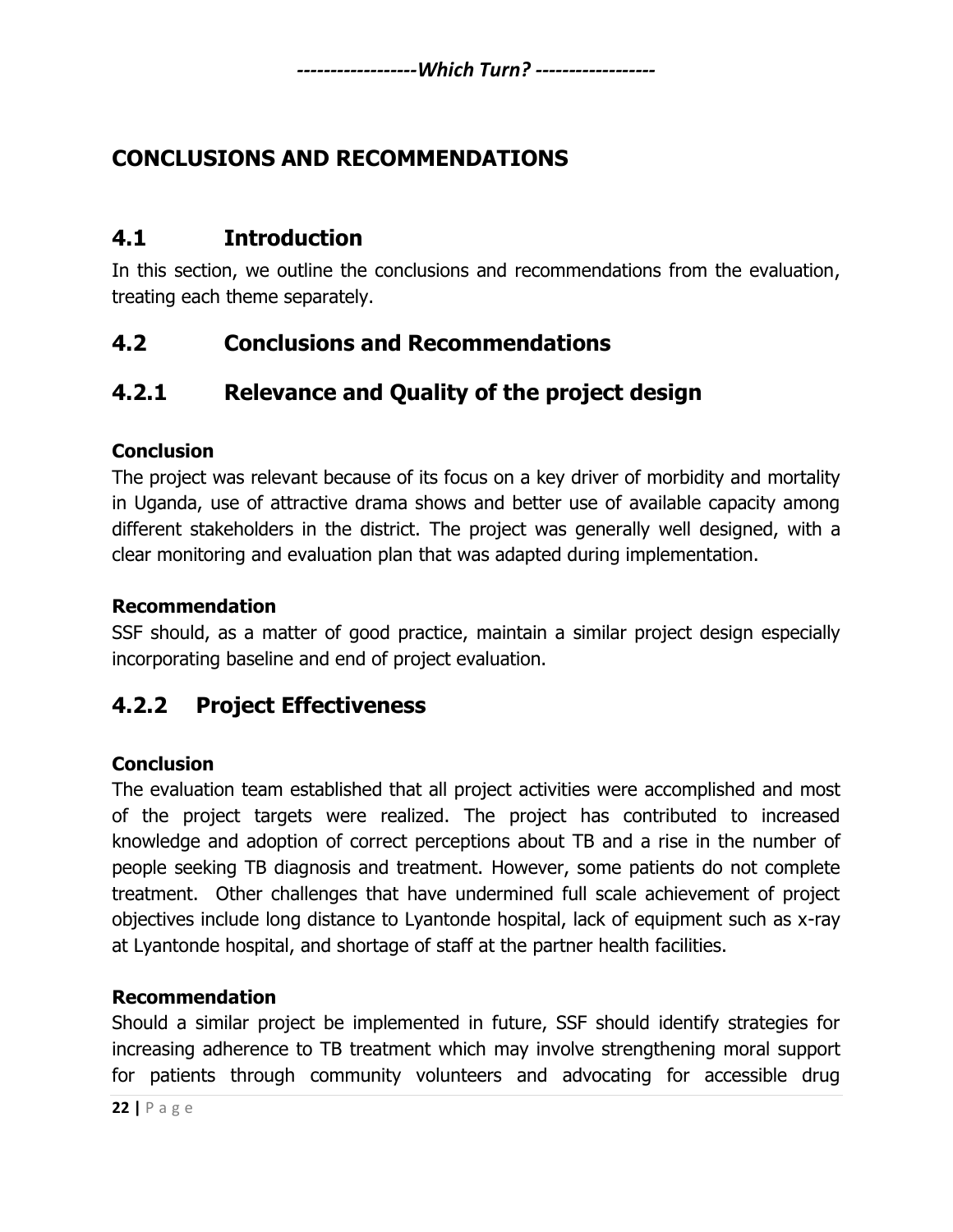distribution points. In addition, providing a budget for emergency case response would help a lot. Furthermore, advocacy efforts at district and national level should focus on provision of x-ray and recruitment of more staff to improve delivery of TB related services at health facility level. In addition to drama, SSF should consider use of modern technologies for awareness raising such as SMS and film shows. Incorporating these strategies will enable beneficiaries to learn from other people other than the voices they are used to.

## <span id="page-22-0"></span>**4.2.3 Efficiency of the project**

#### **Conclusion**

SSF deployed the available resources well through effective collaboration, tapping into existing resources and opportunities outside the project activities.

#### **Recommendation**

The above strategies should be maintained and scaled-up in any future interventions.

## <span id="page-22-1"></span>**4.2.4 Project Impact**

#### **Conclusion**

The project has contributed to an increase in the number of people seeking testing and treatment services for TB and HIV/AIDS and completion of treatment among TB clients at Lyantonde hospital.

#### **Recommendation**

SSF and the district health department should establish why more patients at the hospital complete treatment compared to those at other health facilities such as Kaliiro Health Centre III. Such good practices would then be scaled up throughout the district. As already reflected in SSF strategic plan, a comprehensive programme that embraces other related health issues such as HIV/AIDs, nutrition, water, sanitation and hygiene will ensure a more integrated approach to addressing TB. This is definitely dependent on availability of funding.

## <span id="page-22-2"></span>**4.2.5 Project sustainability**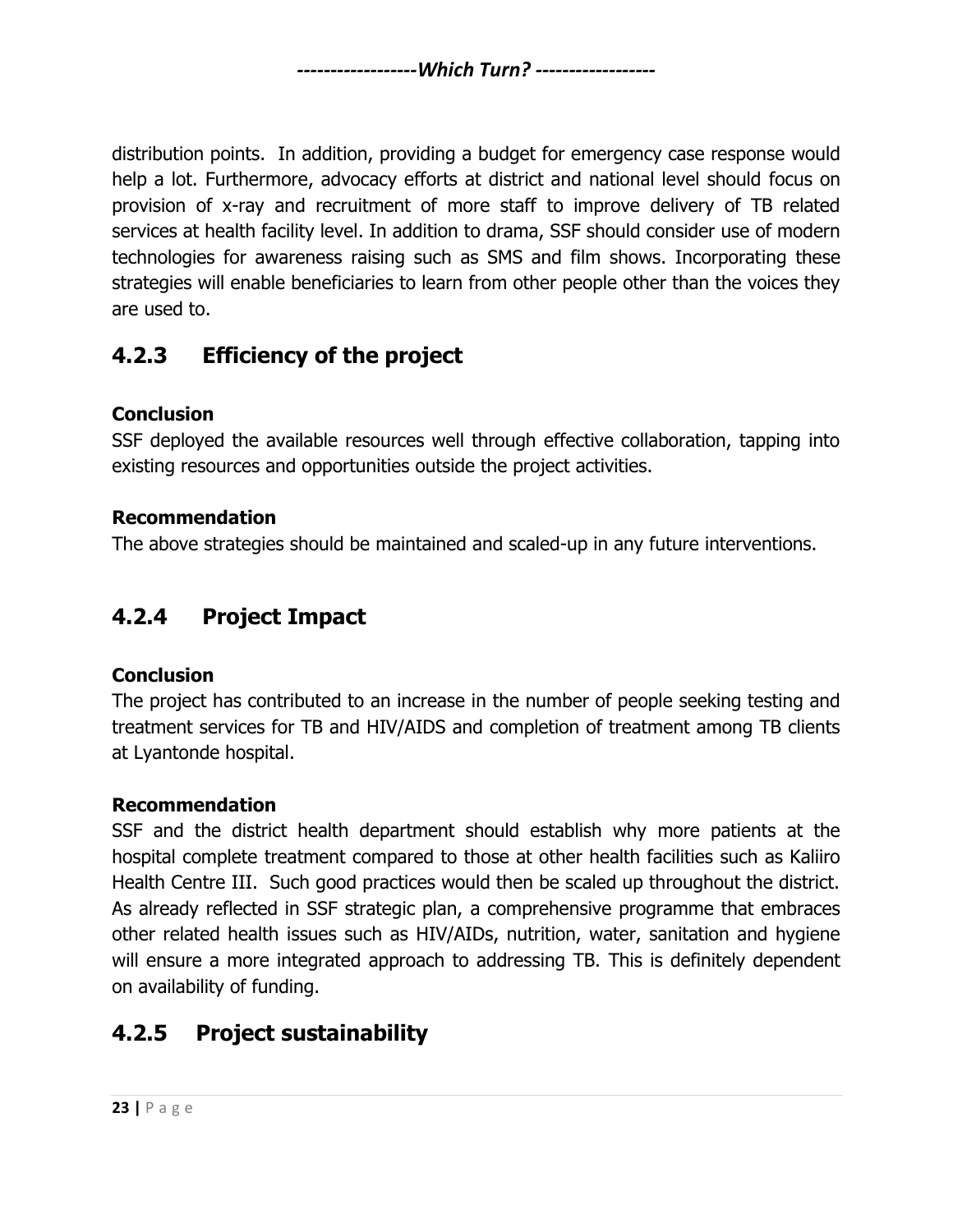#### **Conclusion**

The project is likely to be sustainable because of the capacities (knowledge and skills) developed at community and health facility levels. Also, the community level structures (with some members being part of other SSF activities) established are likely to keep the project alive. SSF staff also indicated that the drama group hired by other agencies, institutions and individuals. Lyantonde district and other organizations hire the group during national and district functions. The income realized is used by the group to develop members' skills and knowledge in formulating educative plays, skits, songs and dances. The only challenge is that they pay them a small fee claiming that the group is already supported by SSF.

#### **Recommendation**

Community volunteers who are not involved in the micro-finance for life program could be included in the near future. SSF should also explore the possibilities of negotiating for a reasonable fee from stakeholders that hire the drama group.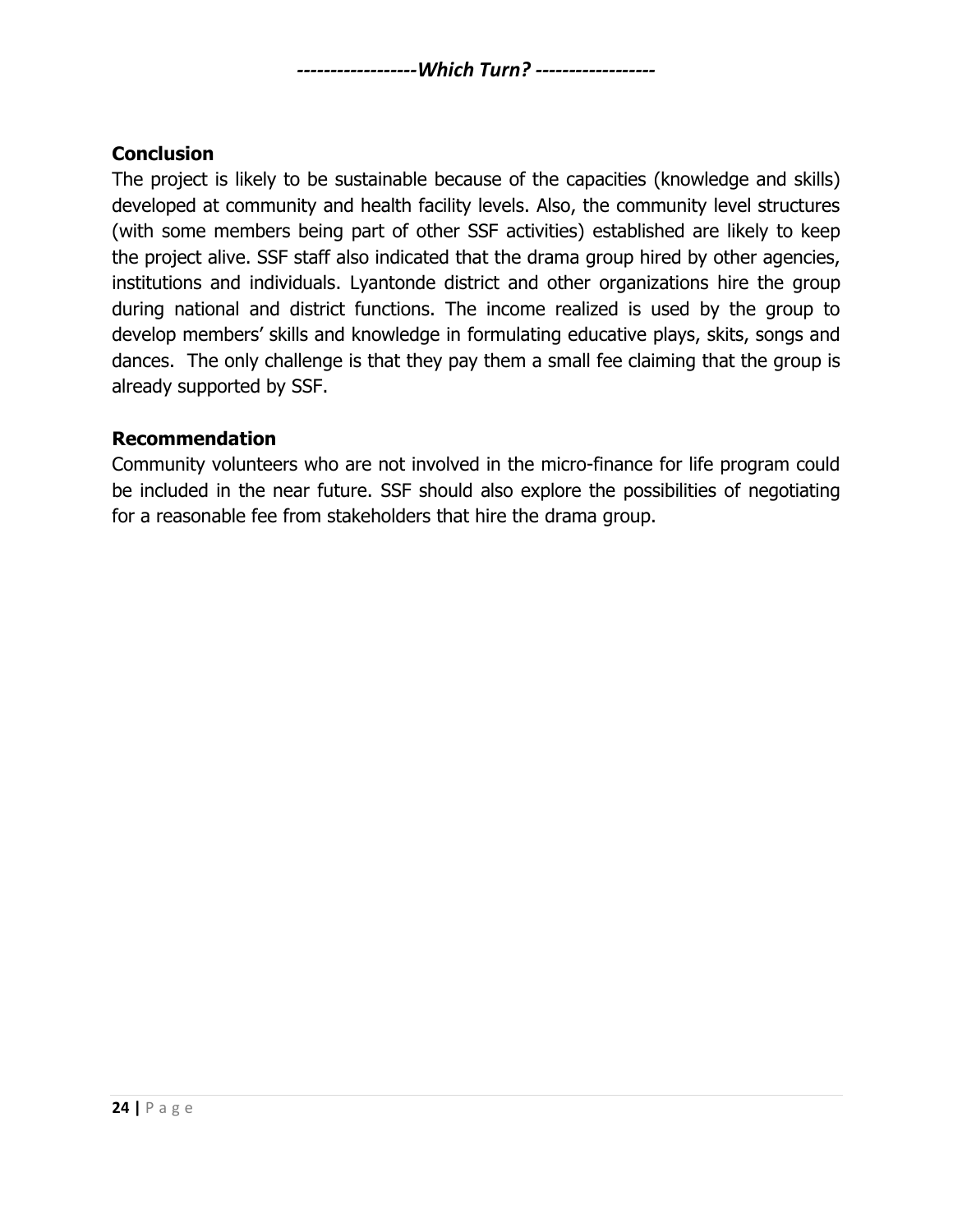#### <span id="page-24-1"></span><span id="page-24-0"></span>**ANNEXES**

#### **Annex 1: List of Respondents**

#### **Key informants**

- 1. Majidah Nakyeyune: Nurse, Lyantonde Hospital/Chairperson PWLHA Network)
- 2. Anthony Ndawula: Laboratory Attendant, Lyantonde Main Hospital
- 3. Kafeero Moses: Nursing Officer, Lyantonde Hospital
- 4. Victoria Tadhuba: In-Charge, Kaliiro Health Centre III
- 5. Julius Turyatunga: In-Charge, Lyantonde Muslim Health Center III
- 6. Nakiwala Annet Nursing Officer, Lyantonde Main Hospital
- 7. Obbo Okoth: Acting District Health Officer, Lyantonde/Medical Superintendent, Lyantonde Main Hospital
- 8. George Lubega: TB Focal Person, Lyantonde district
- 9. Esther Nakkazi: Enrolled Midwife, Lyantonde Main Hospital
- 10. Owen Njuki: In-charge, Kabatema Health Center II
- 11. Passy Ssebuliba: In-charge, St Elizabeth Health Centre
- 12. Gertrude Nanyonjo: Programme Officer, Health for Life, SSF
- 13. Rose Kawere: Programme Manager, Community Development, SSF
- 14. Robert Yiga: Driver, SSF

#### **Community Volunteers in Kabatema Parish**

- 1. Benon Turyamusiima
- 2. John. B Batte
- 3. J. Bosco Ssendagire
- 4. Gertrude Namulema
- 5. Takiya Natalina
- 6. Night Scovia Muwonge
- 7. Sande Tarasisi
- 8. Charles Katongole
- 9. Goreth Namugerwa
- 10. David Bbale

#### **Annex 2: Terms of Reference for the evaluation**

#### **Salama Shield Foundation**

#### **Stop TB Partnership: Terms of Reference for End of Project Evaluation**

The *Salama* SHIELD Foundation (SSF), a non-profit non-governmental organization committed to support health solutions to critical health issues, applied for and was granted a US \$20,000 grant from the World Health Organization through the Challenge Facility for Civil Society of the Stop TB Partnership to implement and support a Community Based Directly Observed Therapy Short-course Strategy, in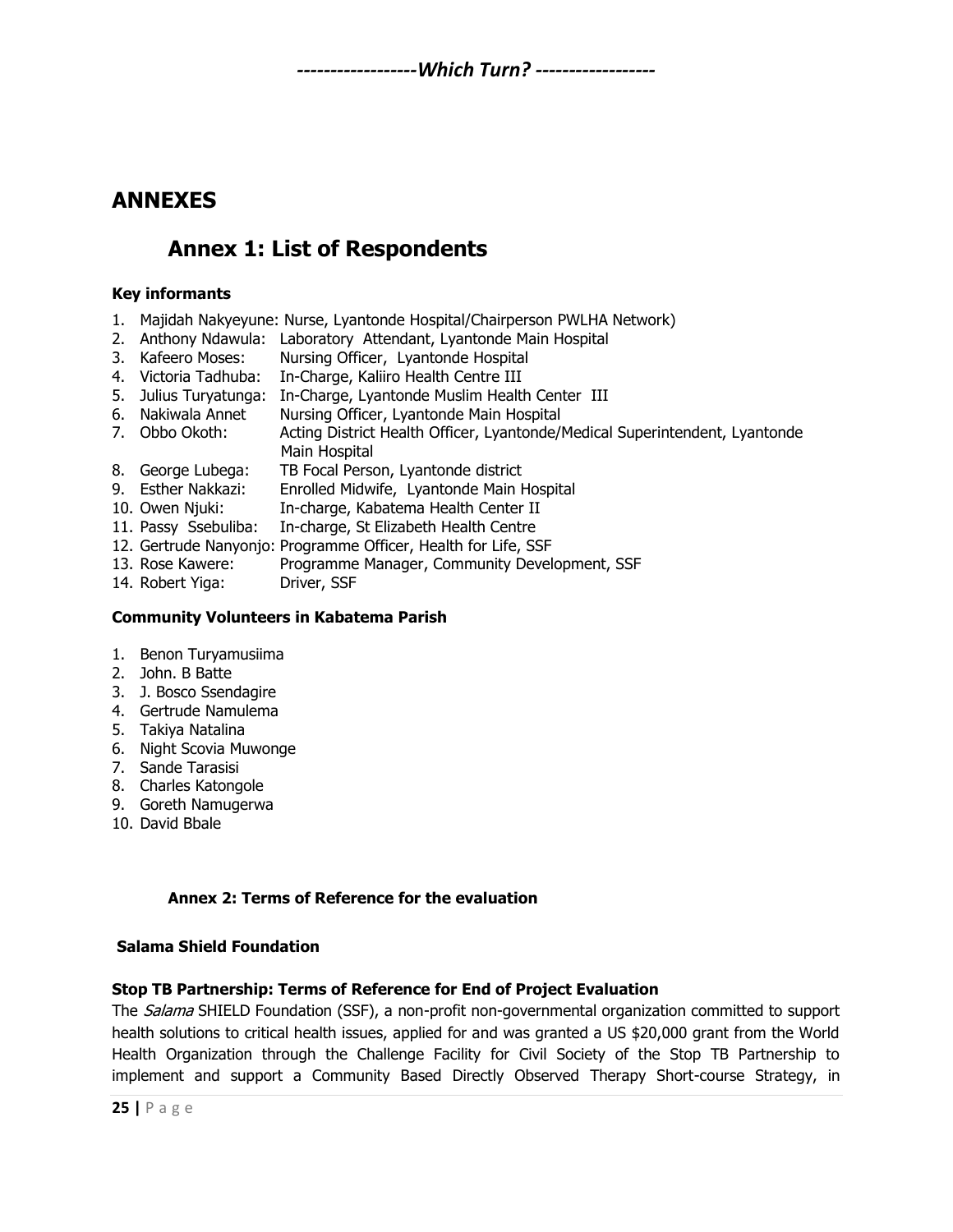particular the case referrals to the health system in 111 villages in three (3) Sub-counties of Lyantonde Town Council, Lyantonde and Kaliiro Sub-counties in collaboration with Lyantonde Hospital. The project had three main objectives:

· To raise awareness of TB and HIV co-infection and availability of TB treatment among PLWHA through targeted community sensitization meetings at the village level to ensure timely TB diagnosis and treatment in PLWHA

· Build the capacity of 111 selected community based volunteers from 111 villages to ensure increased case detection and treatment success rates

. Build the capacity of leaders at the district level through training workshops to improve TB/HIV coordination, management and leadership among community leaders, health workers, health NGOs and faith leaders

SSF is preparing for an end of project evaluation of this project and thus seeks competent individuals or firms to undertake this assignment under the following Terms of Reference:

**Objective:** The main objective of the evaluation is to get an independent assessment on the relevancy, effectiveness, efficiency and sustainability of the project and how the project impacted on the lives of the community. The evaluation is also to assess the extent to which the assistance provided by the project contributed to overall performance in delivery of health services in Lyantonde and identifying the remaining gaps/weaknesses in delivery of TB services in Lyantonde to inform implementation of new Programmes.

#### **Roles:**

The Consultant will undertake exercise to:

1. Determine the relevancy, quality and appropriateness of the project design.

2. Evaluate the effectiveness, efficiency, and quality of project implementation and of resource utilization.

3. Assess progress made towards achieving the project objectives, and the overall key outcomes and/or impact of the project activities linked to each output measured according to the indicators.

4. Assess progress on TB services delivered, interventions and how the interventions are impacting on the beneficiary communities.

5. Has the Stop TB Project had any positive or negative unintended

results? To what factors can such unintended results be attributed?

6. Determine the effectiveness of the coverage of the programme compared to the whole district.

7. Assess the potential sustainability of the project and suggest alternative strategies.

8. Determine to what extent the Stop TB Project's assistance contributed to strengthened health referral systems and improved performance in the provision of quality service delivery.

9. Evaluate the effectiveness, efficiency and quality of the partners i.e. Local government and Civil Society Organizations in the implementation of the Stop TB Partnership project.

10. Generate workable recommendations and lessons learnt and best practices related to implementation of the Stop TB Partnership project.